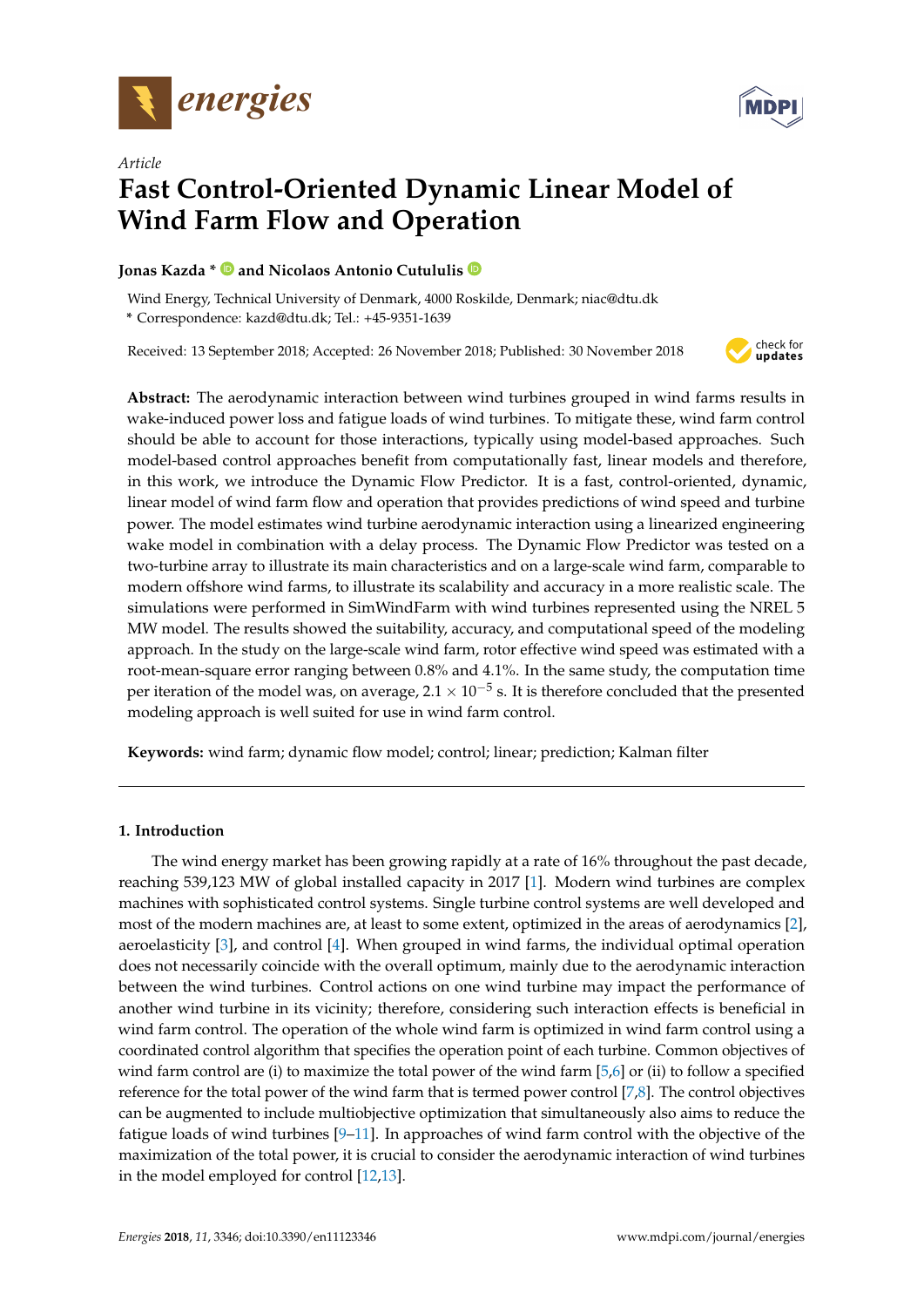The turbulent nature of wind farm flow [\[14\]](#page-17-0) drives the benefit of predicting wind speed dynamics at wind turbines in certain areas of wind farm control. The investigated prediction approaches are individual turbine-based prediction [\[15–](#page-17-1)[17\]](#page-17-2) and wind farm-scale, dynamic flow models [\[18,](#page-17-3)[19\]](#page-17-4). The former approaches use measurements at the respective wind turbine or in the turbine's proximity to predict the evolution of wind speed at that turbine. The prediction is performed using statistical models [\[15,](#page-17-1)[20\]](#page-17-5) and/or machine learning [\[21\]](#page-17-6). An overview of relevant prediction methods can be found in Reference [\[22\]](#page-17-7). Such an individual turbine-based prediction does not, however, model the aerodynamic interaction of wind turbines.

With regard to the power control of wind farms, model-free [\[7,](#page-16-6)[8\]](#page-16-7) and model-based approaches [\[9](#page-16-8)[–11\]](#page-16-9) have been investigated in literature. Model-based approaches typically employ dynamic models, since they result in a superior performance compared to static models [\[23\]](#page-17-8). The use of model-based approaches for the power control of wind farms can provide several advantages over model-free approaches. First, the use of models of the aerodynamic interaction of wind turbines allows to optimally distribute the extraction of kinetic power from wind flow in space and time in a wind farm. This is beneficial when, for example, the available power of the wind farm is larger than the requested total power. Then, the excess power can be used later, when the available power of the wind farm does not suffice. This can be achieved by reducing the power of upstream turbines in order to provide power to downstream turbines at later time instances. Second, wind farm-scale flow models used in power controllers can provide accurate predictions of wind speed at wind turbines, which can be employed to estimate a turbine's available power or fatigue load dynamically. Such estimates can be used to optimally distribute turbine power set-points in a wind farm and to reduce turbine fatigue.

A variety of dynamic, wind farm-scale flow models have been investigated in literature. These models are based on either engineering wake models [\[23](#page-17-8)[–25\]](#page-17-9) or two-dimensional computational fluid dynamics (CFD) [\[19,](#page-17-4)[26\]](#page-17-10). The latter models estimate hub height wind farm flow using customized, two-dimensional Navier–Stokes equations. A value proposition of such models is that wind farm flow is not only estimated at turbine locations, but in the entire hub height plane of the wind farm. The use of a CFD model is, however, typically more computationally expensive than the use of engineering models of wind farm flow. Engineering models have been investigated for model predictive control of wind farms, with good results that can perform wind farm-scale optimization in the order of minutes [\[23,](#page-17-8)[27\]](#page-17-11). In the quest to further reduce the duration of the optimization, a natural step is to move towards linear control approaches, such as linear model predictive control. To do so, one will need a linear, dynamic model of the wind farm flow. Few studies are available so far on this subject. A linear wind farm model that includes a dynamic turbine model, that is, time-varying axial induction factors and yaw misalignments, and wake characteristics is presented in [\[28\]](#page-17-12), with promising results. Another application of a linear model predictive control approach is shown in [\[9\]](#page-16-8), where the aim is to minimize the wind turbine mechanical loads using a dynamic, linear wind farm flow and operation model. The authors conclude that the benefits of a linearized flow model approach are promising and indicate directions for further research.

The main contribution of this paper is the detailed description and analysis of the Dynamic Flow Predictor, that is, the dynamic wind farm operation model employed for control in Reference [\[9\]](#page-16-8). The model estimates the aerodynamic interaction of wind turbines using a linearized engineering wake model in combination with a delay process, augmented with a Kalman filter for state estimation.

The structure of the article is as follows. In Section [2,](#page-1-0) the methodology is detailed. In Section [3,](#page-6-0) the performance of the model is discussed in two case studies. The paper concludes with a summary of the key findings in Section [4.](#page-15-0)

#### <span id="page-1-0"></span>**2. Methods**

The newly developed Dynamic Flow Predictor (DFP) and the simulation environment used for its testing are described in the following.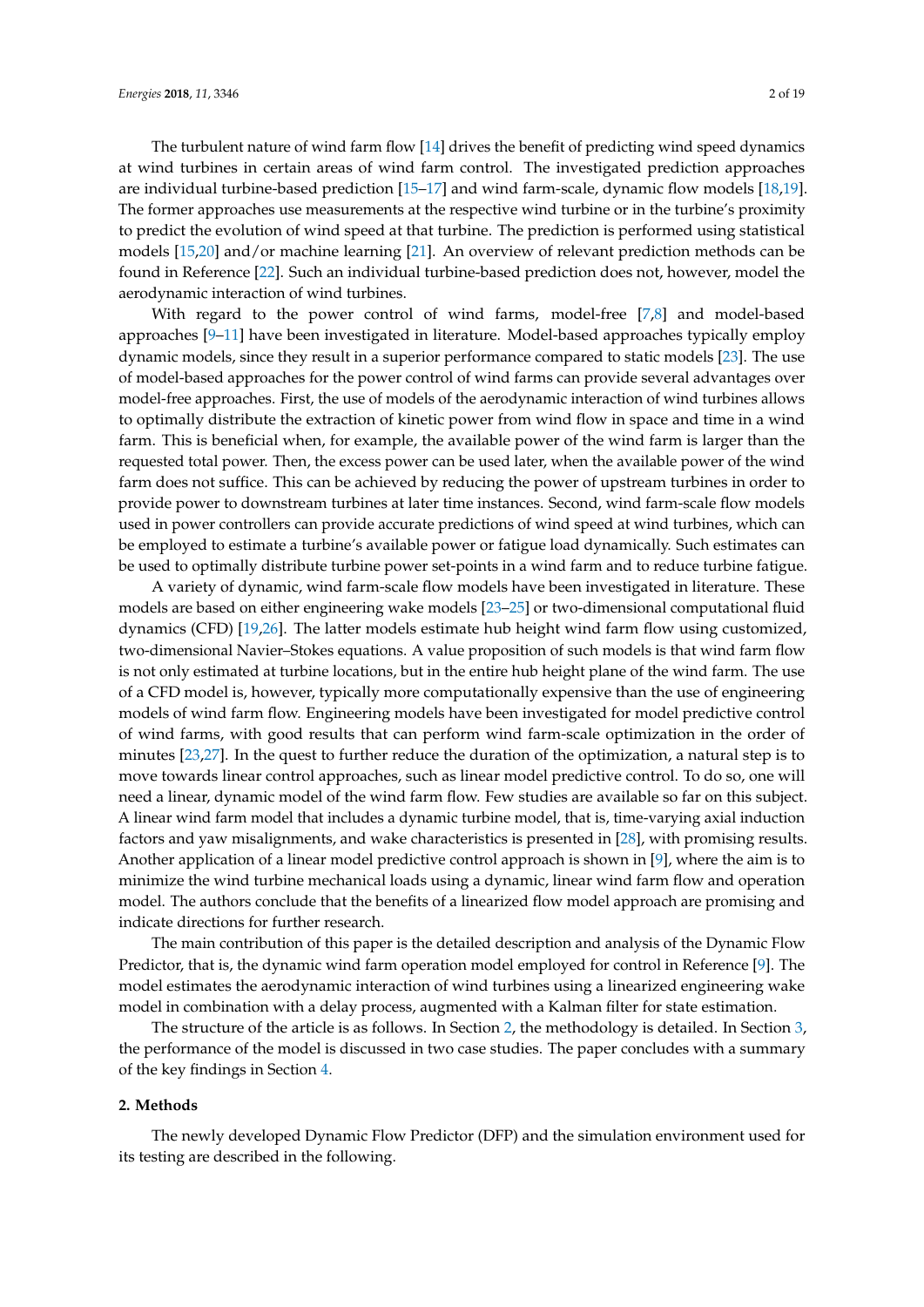## *2.1. Dynamic Flow Predictor*

The DFP is a dynamic, linear, discrete time wind farm operation model, which consists of a model of wind farm flow and turbine power, with a system structure as shown in Figure [1.](#page-2-0) A Kalman filter and a dynamic model update process are used to improve the accuracy of the model.

<span id="page-2-0"></span>

**Figure 1.** System structure of a dynamic flow predictor (DFP), showing the system update process and Kalman filter time update and data update.

## 2.1.1. Turbine Operation Model

A static representation of the wind turbine is used and, as such, it follows turbine power set-points without delay. As shown in Figure [1,](#page-2-0) turbine power *P* is modeled using a direct feed-through. As such, the modeled turbine power output *Pout* equals the turbine power set-point *Pset* as long as the turbine power set-point is in the range of the turbine's available power.

$$
P = P_{out} = \begin{cases} P_{set}, & \text{if } 0 \le P_{set} \le P_{avail}. \\ 0, & \text{if } 0 > P_{set}. \\ P_{avail}, & \text{if } P_{avail} < P_{set}. \end{cases} \tag{1}
$$

*Pavail* is the available power of a wind turbine [\[29\]](#page-17-13), which is calculated as:

<span id="page-2-1"></span>
$$
P_{avail} = \frac{1}{2} \rho A_{rotor} u^3 c_{P,max},
$$
\n(2)

where  $\rho$  is the air density, *u* the rotor effective wind speed, and  $c_{P,max}$  the maximum power coefficient of the turbine achievable at the present wind speed. The assumption of modeling turbine power using a direct feed-through is valid if relevant turbine dynamics are either much faster or much slower than the sampling time. The sampling time used in the present work is 30 s. The relevant, in this case, fast turbine dynamics are generator power dynamics and blade pitch control dynamics, which are typically in the order of seconds. It is thus assumed that the dynamics of turbine power production can be modeled using algebraic variables.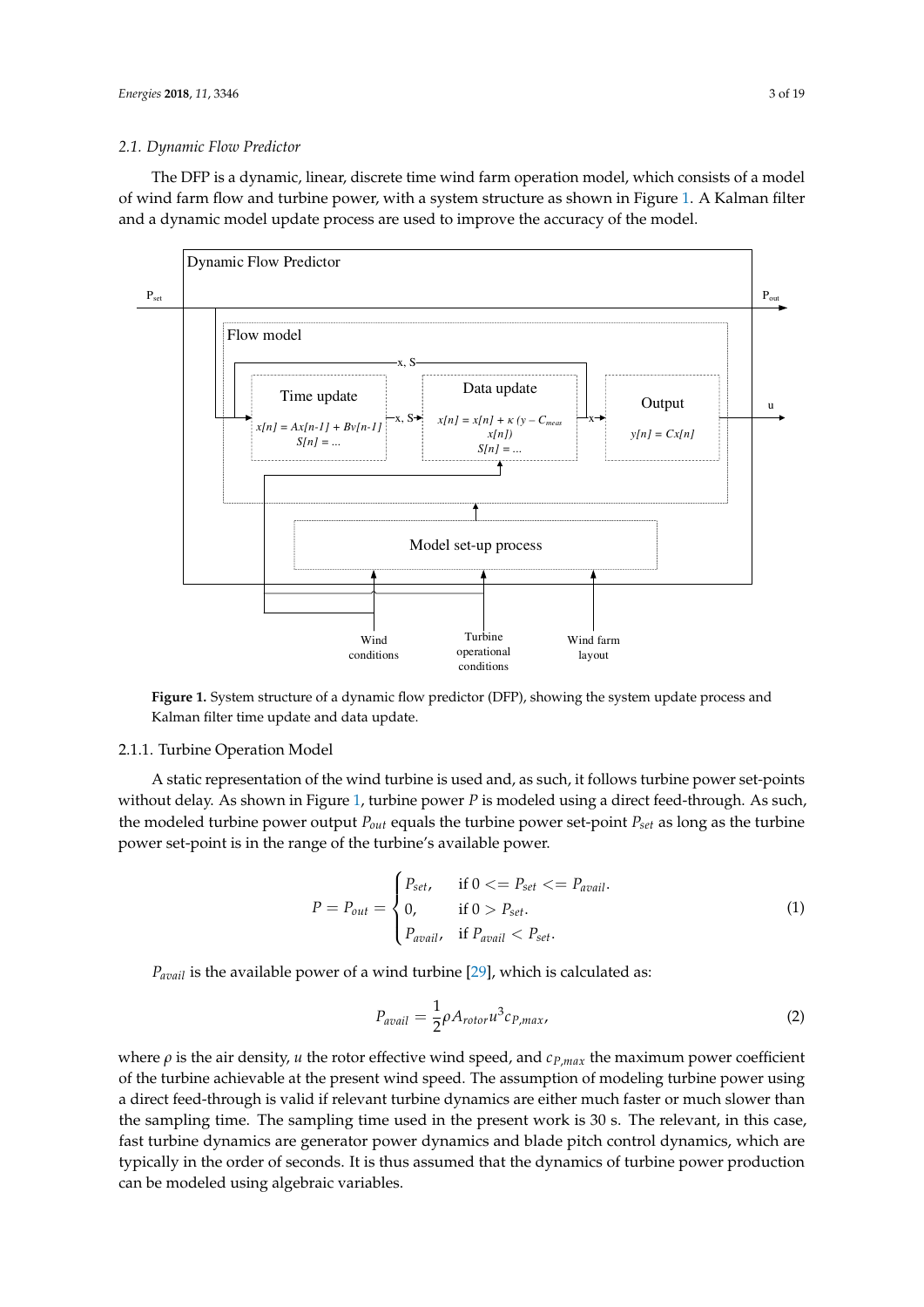#### <span id="page-3-2"></span>2.1.2. Flow Model

Out of the dynamic phenomena of wind farm flow, those potentially relevant for control-oriented modeling are wake propagation, wake meandering, and turbine induction. The dynamics of induction of wind turbines settle below time spans of 10 s [\[30\]](#page-17-14). Given the sampling time of 30 s in this work, such dynamics are not considered in the DFP. Wake meandering is modeled in a time-averaged manner using engineering wake models [\[25\]](#page-17-9) in the DFP. The dynamics of wake propagation are explicitly modeled in the DFP flow model. The approach of the DFP for the modeling of wake propagation, wake meandering, and turbine induction was also employed in References [\[25,](#page-17-9)[27\]](#page-17-11) and successfully validated using wind farm SCADA data and LES. In the present work, we introduce a linear version of such an approach, which is thereby well suited for linear control methods.

The flow model estimates the future wind speed at turbines that do not face upstream wake flow, using a persistence-based estimate. The aerodynamic interaction of one or multiple upstream turbines with a downstream turbine is modeled as:

<span id="page-3-0"></span>
$$
u_i[n] = u_{\infty}[n - \Lambda_{\infty}] - \sum_{l \in \Upsilon_i} \delta \tilde{u}_{i,l}[n - \Lambda_{i,l}], \tag{3}
$$

where *u<sup>i</sup>* is the rotor effective wind speed of downstream turbine *i* at discrete time *n*. The rotor effective wind speed is the wind speed in the mean wind direction averaged over the rotor area of a wind turbine. All wind speeds in the present work are rotor effective wind speeds.  $u_{\infty}$  is the wind speed at the most upstream turbine and  $\delta \tilde{u}_{i,l}$  is the wake deficit induced by upstream turbine *l* to downstream turbine *i*.  $Y_i$  is the set of all turbines upstream of turbine *i*.  $\Lambda_\infty$  is the discrete time delay for the wake of the most upstream turbine to propagate to downstream turbine *i*. Λ*i*,*<sup>l</sup>* is the discrete time delay for the wake of upstream turbine *l* to propagate to downstream turbine *i*. The discrete time delay Λ is defined as the integer-rounded ratio of the wake propagation delay *δt* and the sampling time *T<sup>s</sup>* as  $\Lambda = (\delta t / T_s)_{round}.$ 

The duration of wake propagation *δt* can be determined in different ways, while the overall aim is to choose the model that matches the wind farm in question as close as possible. In this work, we used an engineering model [\[31\]](#page-17-15). In the simulation model, SimWindFarm, which is used for the testing of the DFP, the wake propagation speed is proportional to freestream flow. Thus, the model for the wake propagation delay *δt* was chosen for this work to be calculated as *δt* = *δx*/*u*, where *u* is the measured wind speed and *δx* the distance of the propagated wake.

The wake deficit was modeled based on the Frandsen wake model [\[32\]](#page-17-16), which estimates the wake deficit *δui*,*<sup>l</sup>* as:

$$
\delta u_{i,l}(P_l, u_l) = \frac{1}{2} c_T(P_l, u_l) \left(1 + \frac{\delta x}{4R_l}\right)^{-1} u_l \frac{A_{\text{overlap},l,i}}{A_{\text{rotor},i}},\tag{4}
$$

where  $c_T$  is the thrust coefficient,  $P_l$  is the turbine's power, and  $\delta x$  the distance from turbine  $l$  to turbine *i* in the mean wind flow direction.  $R_l$  is the radius of the rotor of the upstream turbine;  $A_{overlap,l,i}$  is the overlap area of the wake from upstream turbine *l* with the rotor area of downstream turbine *i*. *Arotor*,*<sup>i</sup>* is the rotor area of downstream turbine *i*.

The Frandsen model was chosen as the same wake deficit model is used in the simulation environment, but other wake models can be used similarly. Given the multitude of wake deficit models available in literature, the aim was generally to choose the model that matches the considered wind farm as close as possible. More details on the sensitivity of the accuracy of the DFP to the chosen wake deficit model are discussed in Section [3.2.2.](#page-13-0) The linearized wake deficit, as used in Equation [\(3\)](#page-3-0), is modeled using the 1st order Taylor series expansion of the wake deficit model as:

<span id="page-3-1"></span>
$$
\delta \tilde{u}_{i,l} = \delta u_{i,l,0} + \frac{\partial \delta u_{i,l}}{\partial u_l}\Big|_{x_0} \Delta u_l + \frac{\partial \delta u_{i,l}}{\partial P_l}\Big|_{x_0} \Delta P_l,\tag{5}
$$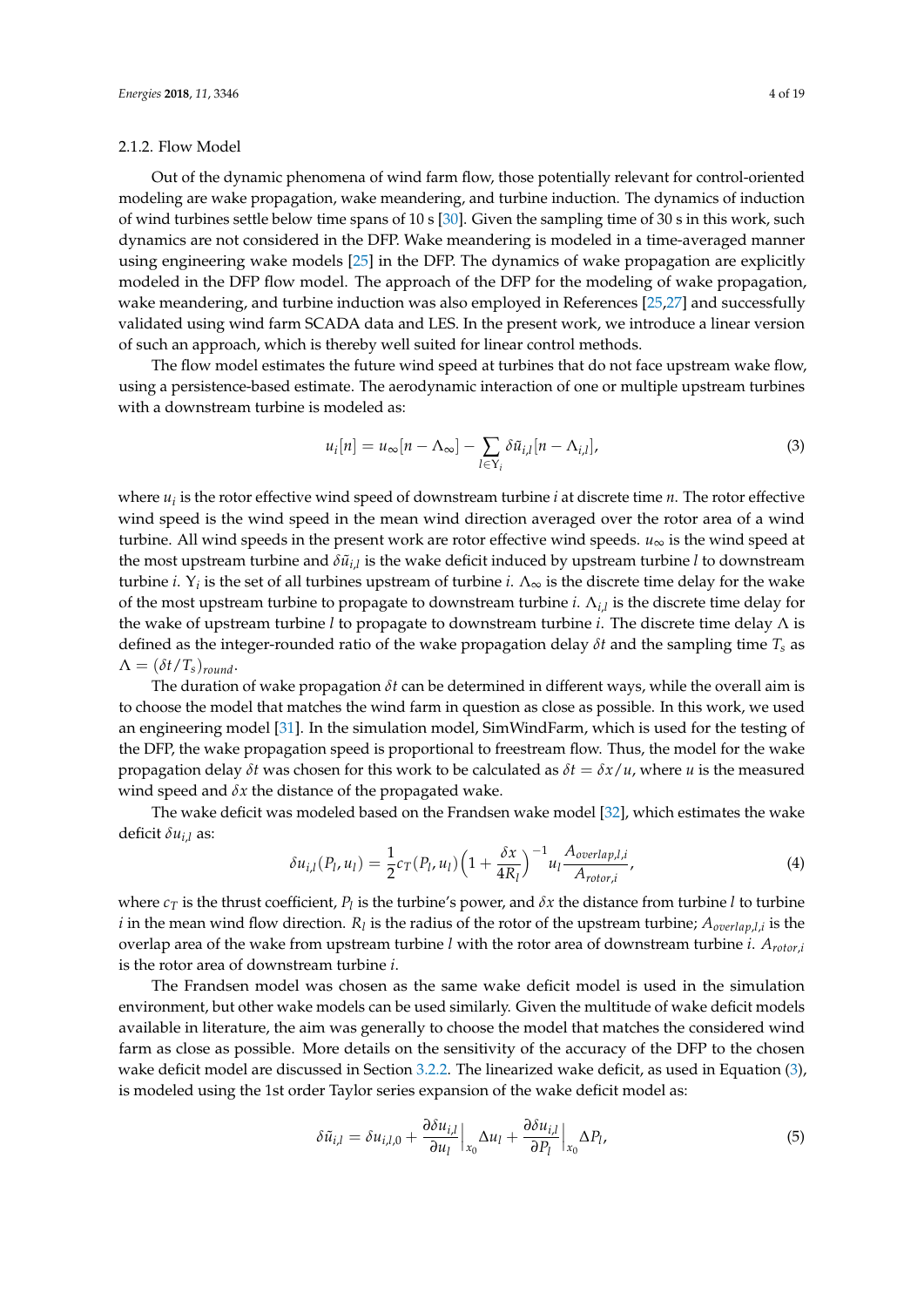where ∆*u<sup>l</sup>* is the deviation of *u<sup>l</sup>* from the wind speed linearization point *ul*,0, ∆*P<sup>l</sup>* denotes the deviation of turbine power  $P_l$  from the power linearization point  $P_{l,0}$ , and  $x_0$  is the overall system linearization point. The partial derivatives of the Frandsen wake deficit model with respect to wind speed and turbine power are:

<span id="page-4-0"></span>
$$
\frac{\partial \delta u_{i,l}}{\partial u_l}\Big|_{x_0} = \frac{1}{2} \Big(1 + \frac{\delta x}{4R_l}\Big)^{-1} \frac{A_{\text{overlap},l,i}}{A_{\text{rotor},i}} \Big( c_T(P_{l,0}, u_{l,0}) + u_l \frac{\partial \delta c_{T,l}}{\partial u_l}\Big|_{x_0} \Big),\tag{6}
$$

<span id="page-4-2"></span><span id="page-4-1"></span>
$$
\frac{\partial \delta u_{i,l}}{\partial P_l}\Big|_{x_0} = \frac{1}{2} \Big( 1 + \frac{\delta x}{4R_l} \Big)^{-1} \frac{A_{\text{overlap},l,i}}{A_{\text{rotor},i}} u_l \frac{\partial \delta c_{T,l}}{\partial P_l}\Big|_{x_0}.
$$
\n<sup>(7)</sup>

The partial derivatives of the wake deficit model (Equations [\(6\)](#page-4-0) and [\(7\)](#page-4-1)) are used in the linearized wake deficit model (Equation [\(5\)](#page-3-1)), which is employed in the wake superposition model (Equation [\(3\)](#page-3-0)). After converting the wake superposition model to state space form and joining all wake interaction processes, the total wind farm flow model can be written as:

$$
\underbrace{\begin{bmatrix}\vec{u}_{del,all} \\ \vec{u}_0\end{bmatrix}}_{\vec{x}}[n+1] = \underbrace{\begin{bmatrix}\n\mathbf{A}_{del,all} + \mathbf{B}_{u,all}\mathbf{C}_{u} & \mathbf{B}_{u_0,all} \\
0 & \mathbf{I}\n\end{bmatrix}}_{\mathbf{A}}\underbrace{\begin{bmatrix}\vec{u}_{del,all} \\ \vec{u}_0\end{bmatrix}}_{\vec{x}}[n] + \underbrace{\begin{bmatrix}\n\mathbf{B}_{\Delta P,all} \\ \mathbf{0}\end{bmatrix}}_{\mathbf{B}}\underbrace{\Delta \vec{P}}_{\vec{v}}[n] \qquad (8)
$$
\n
$$
\vec{u}[n] = \underbrace{\begin{bmatrix}\n\mathbf{C}_{u} & 0\n\end{bmatrix}}_{\mathbf{C}_{u,tot}}\underbrace{\begin{bmatrix}\vec{u}_{del,all} \\ \vec{u}_0\end{bmatrix}}_{\vec{x}}[n] \qquad (9)
$$

 $\vec{u}_{del,all}$  is the wind speed delay states of all wind turbines.  $\vec{u}_0$  is the wind speed linearization point. The output of the flow model is the current rotor effective wind speed  $\vec{u}$  at the turbines in the wind farm.  $\Delta \vec{P}$  is the deviation of the turbine power set-points from the power linearization point. Matrix  $A_{del,all}$  models the process of the wake propagation delay of all turbines and matrices  $B_{u,all}$ ,  $B_{u_0,all}$ , and **B**∆*P*,*all* model the effect of wake deficit on wind flow. Matrix **C***<sup>u</sup>* relates the wind speed states  $\vec{u}_{del,all}$  to the current rotor effective wind speed  $\vec{u}$  at the turbines in the wind farm.

In the following, the total system state space model as presented in Equation [\(8\)](#page-4-2) is summarized as:

$$
\vec{x}[n+1] = \mathbf{A}\vec{x}[n] + \mathbf{B}\vec{v}[n] \tag{10}
$$

$$
\vec{u}[n] = \mathbf{C}_{u,tot}\vec{x}[n],\tag{11}
$$

where  $\vec{x}$  is the state vector and  $\vec{v}$  is the control input vector. **A** and **B** are system process matrices and **C***u*,*tot* is the wind speed output matrix.

## 2.1.3. Kalman Filter and System Update

The process to update, the state space model is structured into three steps: (1) Time update, (2) data update, and (3) system matrix update. The first two steps constitute an ordinary Kalman filter [\[33\]](#page-17-17). The Kalman filter was used to improve the prediction accuracy of the DFP, by correcting the states of the flow model. A Kalman filter was chosen as it allows correcting, as shown in the Results Section, the system states using a weighted average of measurements of selected states, with more weight given to measurements with larger certainty.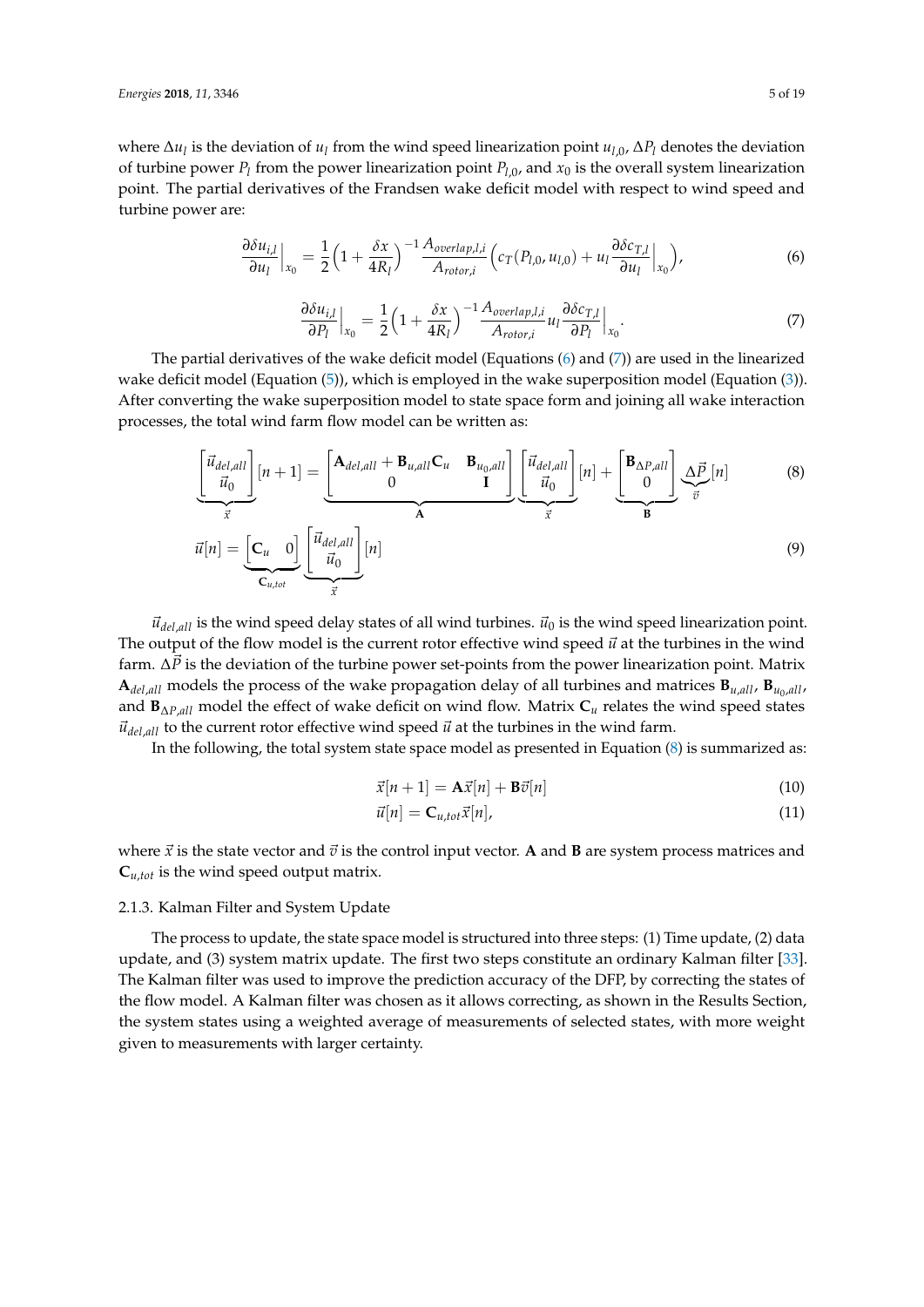Time Update

First, in the time update of the Kalman filter, the state estimate from the prior time step *n* − 1 was used to predict the current system state at time step *n* based on the system model of time step *n* − 1. The time update is calculated as:

$$
\vec{\hat{x}}|_{n-1}[n] = \mathbf{A}|_{n-1}\vec{\hat{x}}|_{n-1}[n-1] + \mathbf{B}|_{n-1}\vec{v}[n-1],
$$
\n(12)

where  $\vec{x}|_{n-1}$  is the state estimate condition to measurements up to time step *n* − 1. Similarly,  $\mathbf{A}|_{n-1}$ and **B** $|_{n-1}$  are system matrices at time step  $n-1$ . The variance of the state estimate, **S**, is updated as:

$$
\mathbf{S}|_{n-1}[n] = \mathbf{A}|_{n-1}\mathbf{S}|_{n-1}[n-1]\mathbf{A}|_{n-1}^T + \mathbf{R}_1|_{n-1},
$$
\n(13)

where  **is the covariance of the process error. The covariance is estimated using physics-based** estimates of the model errors.

#### Data Update

Second, in the data update of the Kalman filter, the system state is updated with present system measurements, which are related to system states as:

$$
\vec{\hat{y}}_{meas}[n] = \mathbf{C}_{meas}|_{n-1}\vec{\hat{x}}[n].\tag{14}
$$

The estimate of the measurements  $\vec{y}_{meas}$  is wind speeds related to selected wind speed states of the flow model, such as the current rotor effective wind speed at wind turbines. Matrix **C***meas* relates the system states to these measurements.

The Kalman gain **K** is calculated as:

$$
\mathbf{K}|_{n} = \mathbf{S}|_{n-1}[n] \mathbf{C}_{meas}^{T}|_{n-1} (\mathbf{C}_{meas}|_{n-1} \mathbf{S}|_{n-1}[n] \mathbf{C}_{meas}^{T}|_{n-1} + \mathbf{R}_{2}|_{n-1})^{-1},
$$
\n(15)

where  $\mathbf{R}_2$  is the covariance of the measurement noise. The covariance is estimated using physics-based and empirical estimates of the measurement errors. The cross-correlation between  $\mathbf{R}_1$  and  $\mathbf{R}_2$  is modeled to be zero. The data update is performed as:

$$
\vec{x}|_{n}[n] = \vec{x}|_{n-1}[n] + \mathbf{K}|_{n}(\vec{y}_{meas}[n] - \mathbf{C}_{meas}|_{n-1}\vec{x}|_{n-1}[n])
$$
\n(16)

$$
S|_{n}[n] = S|_{n-1}[n] - S|_{n-1}[n]C_{meas}^{T}|_{n-1}(C_{meas}|_{n-1}S|_{n-1}[n]C_{meas}^{T}|_{n-1} + R_{2}|_{n-1})^{-1}C_{meas}|_{n-1}S|_{n-1}[n] \qquad (17)
$$

Matrix Update

Third, system matrices were updated based on the current system operation point. The update approach depends on the deviation of the current system state from the linearization point. If the deviation exceeds the update limit *eupd*, the system matrices are updated and, as a result, the new linearization point equals the current system state. If the deviation is within the limits, the system matrices remain unchanged. Consequently, a matrix update is performed if the following condition is satisfied:

$$
\epsilon_{upd} < \frac{|x - x_0|}{x_0}, \tag{18}
$$

where *x* represents a relevant system condition, such as wind conditions and turbine operation point, and  $x_0$  the linearization point of that condition.  $\epsilon_{u p d}$  is the update limit. Detailed analysis of this and guidelines on choosing the appropriate update limit are discussed in Section "Computational Efficiency".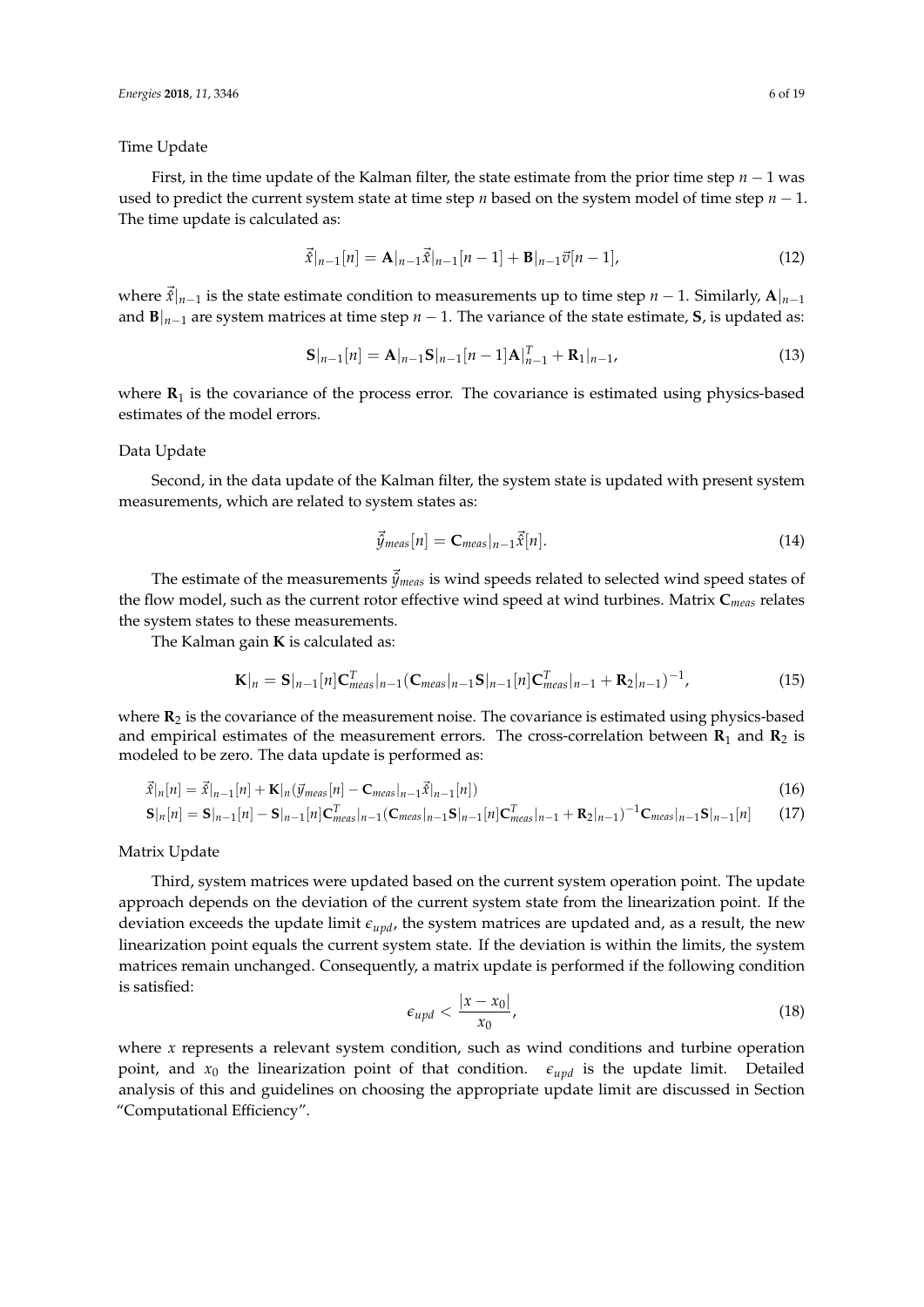### *2.2. Simulation Environment: SimWindFarm*

The DFP was tested in simulations using the dynamic simulation framework SimWindFarm (SWF) [\[34](#page-17-18)[,35\]](#page-17-19).

#### 2.2.1. Modeling Approach

SWF performs simultaneous, dynamic simulations of the wind turbines in the wind farm, the wind farm control, the aerodynamic interaction of the wind turbines, and the actions by the transmission system operator. The NREL 5 MW virtual turbine model [\[36\]](#page-18-0) was used to model wind turbine operation. Key characteristics of the turbine model are shown in Table [1.](#page-6-1) Wind turbine aerodynamics were modeled using the turbine power coefficient and thrust coefficient [\[35\]](#page-17-19). Up to 3rd order, dynamic models were employed to simulate the drive train, generator, and pitch actuator. The aerodynamic model of the wind flow in the wind farm was structured into an ambient field model and a turbine wake model part. The ambient wind field was modeled as the hub height, turbulent wind flow advected with the mean wind speed under the assumption of Taylor's frozen turbulence. Wake flow modeling includes wake wind speed deficit, wake width expansion, wake meandering, and wake merging. Wind turbines are controlled using the DTU Wind Farm Controller [\[37\]](#page-18-1), which is linked to the SWF simulation tool and replaces the basic, standard wind farm controller in SWF.

<span id="page-6-1"></span>**Table 1.** Key characteristics of NREL 5 MW turbine model used in all SimWindFarm (SWF) simulations.

| <b>Rated Power</b> | Cut-In/Rated/Cut-Out Wind Speed                 | <b>Rotor Diameter</b> |
|--------------------|-------------------------------------------------|-----------------------|
| 5 MW               | $3 \text{ m/s}/11.4 \text{ m/s}/25 \text{ m/s}$ | $126 \text{ m}$       |

#### 2.2.2. Validity as Test Environment

The use of engineering models for the modeling of the dynamics of wind farm flow was successfully validated in References [\[25](#page-17-9)[,27\]](#page-17-11), as discussed in Section [2.1.2](#page-3-2) "Flow Model". The validation of the DFP therefore aimed to investigate how well the linearized engineering model of the DFP compares to the nonlinear engineering models of the higher-fidelity SWF. The flow model in SWF is more complex. It includes the effects of wake meandering, nonlinear, multiple wake modeling and wake merging, which are not all considered in the DFP. The main similarity between the DFP and SWF is the wake deficit model. Section [3.2.2](#page-13-0) evaluates the effect of using a different deficit model in the DFP. The results showed that the modeling approach of the DFP is valid with the use of different deficit models. Second, SWF models a variety of turbine dynamics with up to 3rd order dynamic equations, whilst no turbine dynamics are modeled in the DFP.

#### 2.2.3. Simulation Conditions

All SWF simulations were performed in the same wind conditions. The simulated wind conditions had a mean wind speed of 8 m/s and a turbulence intensity of 6%. The wind direction was considered aligned with the turbine row, if not indicated differently in the discussion.

## <span id="page-6-0"></span>**3. Results and Discussion**

The DFP was tested on a two-turbine array to illustrate its main characteristics and a large-scale wind farm to showcase its application in a realistic configuration.

#### *3.1. Two-Turbine Case Study*

In the two-turbine case study, the effect of Kalman filtering and wind direction on the performance of the DFP were investigated and the computational efficiency of the DFP is discussed. A two-turbine wind farm was chosen as it is the simplest set-up possible to analyze these effects and thereby eases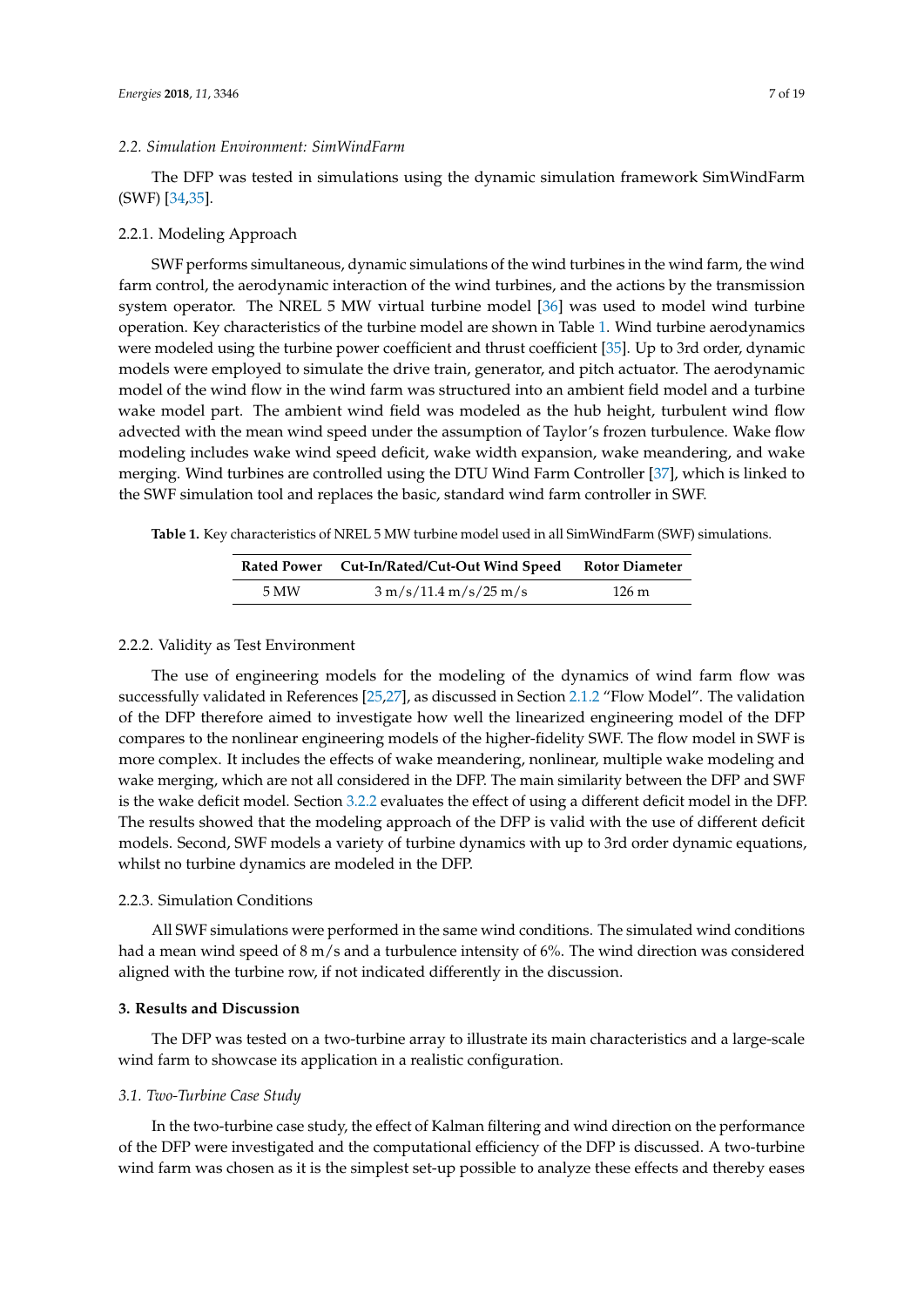the understanding of the work. In the following, first, the simulation set-up is introduced and second, the case study results are presented.

#### 3.1.1. Simulation Set-Up

The case study was performed in the dynamic simulation tool SWF. The employed wind farm layout and wind farm operation mode are discussed in more detail in the following.

## Wind Farm Layout

The layout of the simulated two-turbine array is shown in Figure [2.](#page-7-0) As such turbine No. 1 is the upstream turbine and turbine No. 2 the downstream turbine. The turbine array was spaced with 4.3 rotor diameters (D).

<span id="page-7-0"></span>

**Figure 2.** Layout of two-turbine array used for the testing of DFP.

## Wind Farm Operation

<span id="page-7-1"></span>In all the simulations in this study, the wind farm was operated in the ancillary service "active power constraint mode" [\[38\]](#page-18-2). Both case studies used the same normalized total power reference signal of the "active power constraint mode". The total power reference signal was further chosen so that the resulting individual turbine power references would never exceed a turbine's available power in either of the case studies.



**Figure 3.** Simulated operation of two-turbine array used for comparison with DFP. Shown are (**a**) total farm power and (**b**) blade pitch angle.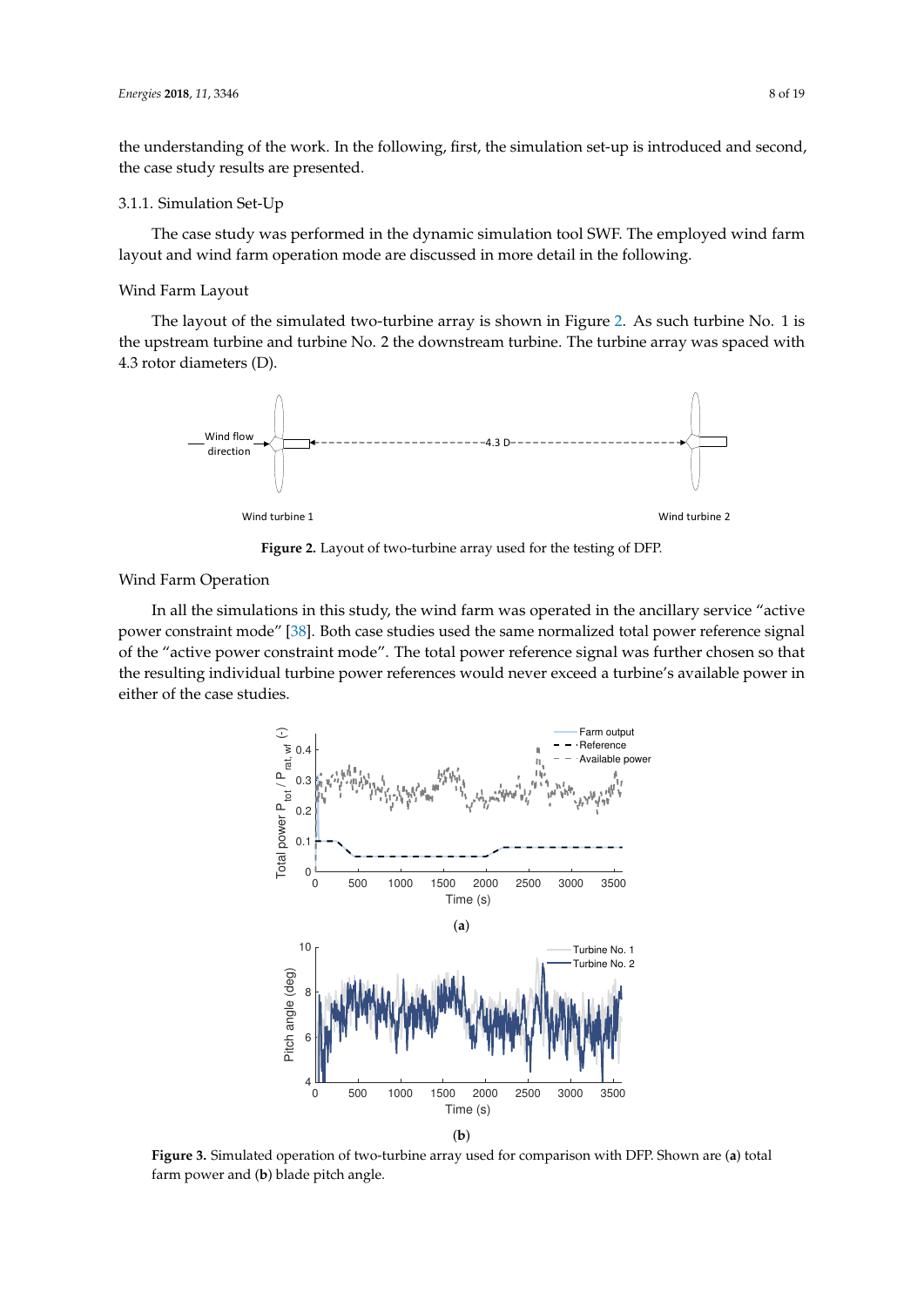Figure [3a](#page-7-1) shows the simulated total farm power output, the total power reference signal, and the wind farm available power for the two-turbine case study. The power was normalized with the rated wind farm power. The wind farm was controlled using the DTU Wind Farm Controller's closed-loop PI-controller with the equal dispatch function [\[9\]](#page-16-8) in both case studies. It can be observed that the total farm power follows the total power reference well. The normalized root-mean-square deviation from the reference is 0.35%. The wind turbines were controlled using a standard wind turbine control approach [\[4\]](#page-16-3). The reduction of the turbines' power below the available power resulted in the turbines operating at the rated rotor rotational speed while controlling aerodynamic power using the pitch controller. Figure [3b](#page-7-1). shows the dynamics of the blade pitch angle of the wind turbines. The observed variation of the pitch angle resulted in a variation of the turbine's thrust and consequently, also in a variation of the wake deficit generated by that turbine.

#### 3.1.2. Results

The benefits of the Kalman filter, the computational efficiency of the DFP, and the effect of wind direction on the performance of the DFP are discussed in the following.

#### Benefits of Kalman Filtering

Tests of the DFP showed that the use of the Kalman filter can significantly improve the accuracy of wind speed prediction. Figure [4](#page-8-0) shows a comparison of the wind speed estimate of the DFP with the test environment SWF. The wind speed is compared at the location of the two turbines. Figure [4a](#page-8-0) shows the wind speed at upstream turbine No. 1. It can be observed that the wind speed prediction by the DFP is in good agreement with SWF. The normalized root-mean-square (RMS) deviation of the wind speed prediction of the DFP is 4.8%, both with and without the use of the Kalman filter. It is evident that there is a time lag of one time step in the wind speed estimates of the DFP, both with and without the use of the Kalman filter. This is due to the definition of the wind speed state in the DFP. The wind speed state at a time step *n* is defined as the mean wind speed over the time interval  $[nT_{s}$ ,  $(n+1)T_{s}]$ . The wind speed at the upstream turbine at time step *n* is calculated using a persistence-based prediction from the wind speed measurements over the time interval  $[(n-1)T_s, nT_s]$ . As a result, the DFP wind speed estimate at the upstream turbine has a lag of one time step.

<span id="page-8-0"></span>

**Figure 4.** Sampled rotor effective wind speed simulated using SWF and predicted using DFP with and without use of Kalman filter. Shown are wind speeds of (**a**) turbine No. 1 and (**b**) turbine No. 2.

Figure [4b](#page-8-0) shows the wind speed at downstream turbine No. 2. It can be observed that the DFP predictions of wind speed are in good agreement with SWF. The normalized RMS prediction error is 4.4% without the use of the Kalman filter. The use of the Kalman filter reduces the error by 70% to a RMS error of only 1.3%, as shown in Figure [5.](#page-9-0) The error reduction is achieved as the Kalman filter allows to correct both measurable and not measurable states of the DFP model.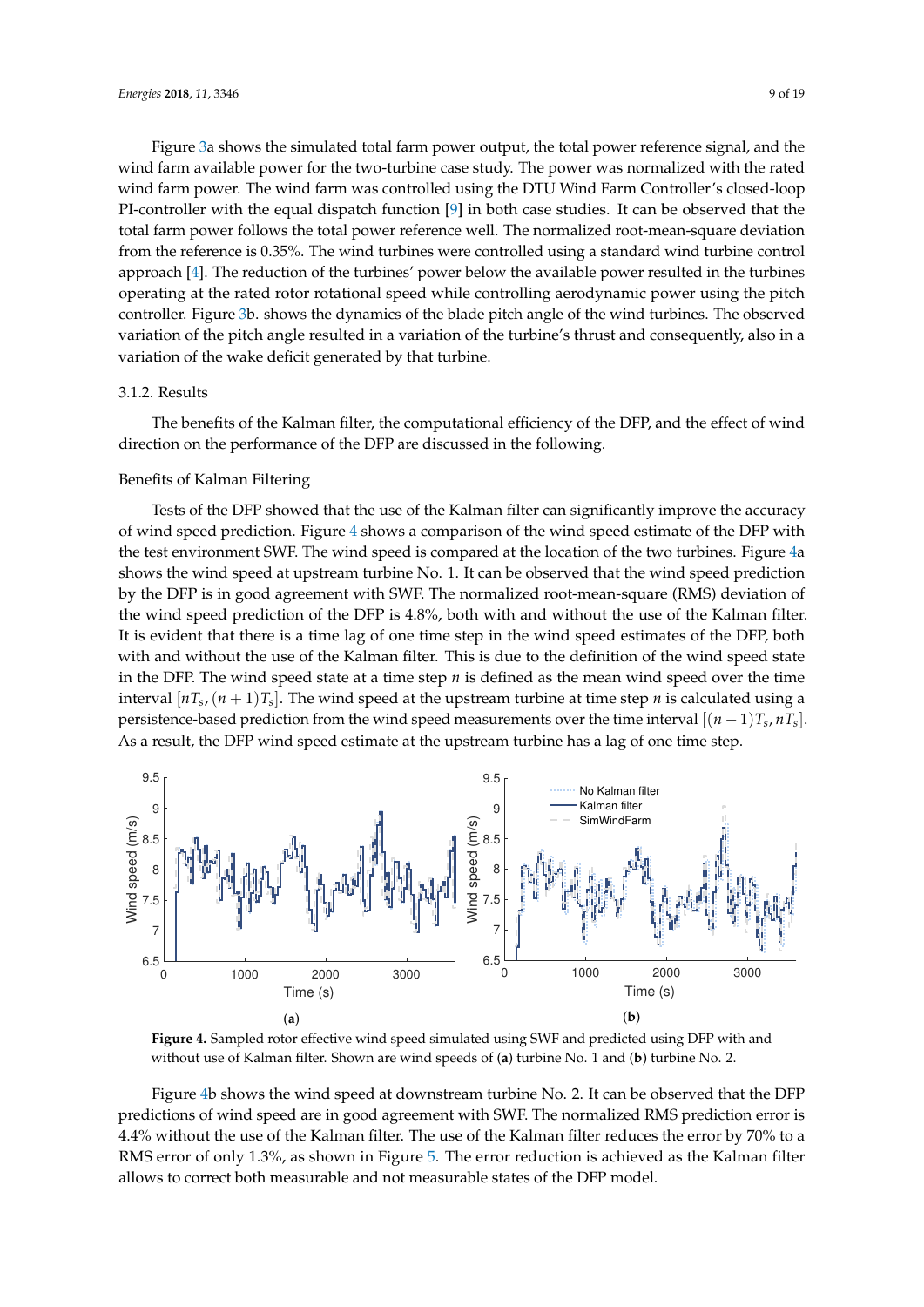<span id="page-9-0"></span>

**Figure 5.** Root-mean-square (RMS) deviation of rotor effective wind speed estimation at turbines of two-turbine array. RMS deviation is normalized with mean freestream wind speed.

#### Computational Efficiency

Model-based control benefits from computationally fast models. Since the DFP was developed for use in model-based control, computational effectiveness is a core characteristic. Low computational cost is achieved by the use of the dynamic model update and the low computation time required for an iteration of the state space system of the DFP. The computation time per iteration is discussed in the large-scale wind farm case study in Section [3.2,](#page-12-0) since it is a computationally demanding scenario. The benefit of the dynamic model update is discussed on the two-turbine array in the following, as the simpler set-up eases the understanding.

The dynamic model update decides dynamically on executing updates, as described in Section "Matrix Update". It thereby aims to reduce computational cost by decreasing the frequency of model updates, while retaining the accuracy of the DFP. The approach is to perform a model update only when the deviation of the system operation point from the linearization point exceeds the user-defined update limit  $\epsilon_{uvd}$ . With larger deviations from the linearization point, the difference between the linear model and the real system increases. Hence, it is the aim to choose the update limit so that deviations from the operation point are small and the linear model remains representative of the behavior of the real system.

The impact of the operational conditions on the update frequency and accuracy of the model is discussed in the following. First, a wide range of wind turbine downregulation is investigated in a simulation study. The study also covers the effect of turbulent wind speed. Thereafter, the impact of other variations of wind conditions are discussed. The study is conducted in two scenarios of wind farm operation and thereby covers a wide range of downregulation. In both scenarios, the two-turbine array is operated in the "active power constraint mode" [\[38\]](#page-18-2), that is, a total power of 1.8 MW in scenario 1 and 0.9 MW in scenario 2, as shown in Figure [6a](#page-10-0). Albeit the total power of the wind farm and the turbine power is constant in the simulation, the turbulent wind speed results in a variation of the turbines' power coefficient, as depicted in Figure [6b](#page-10-0). The wind field and the wind farm layout are the same as for the other investigations of the two-turbine case study.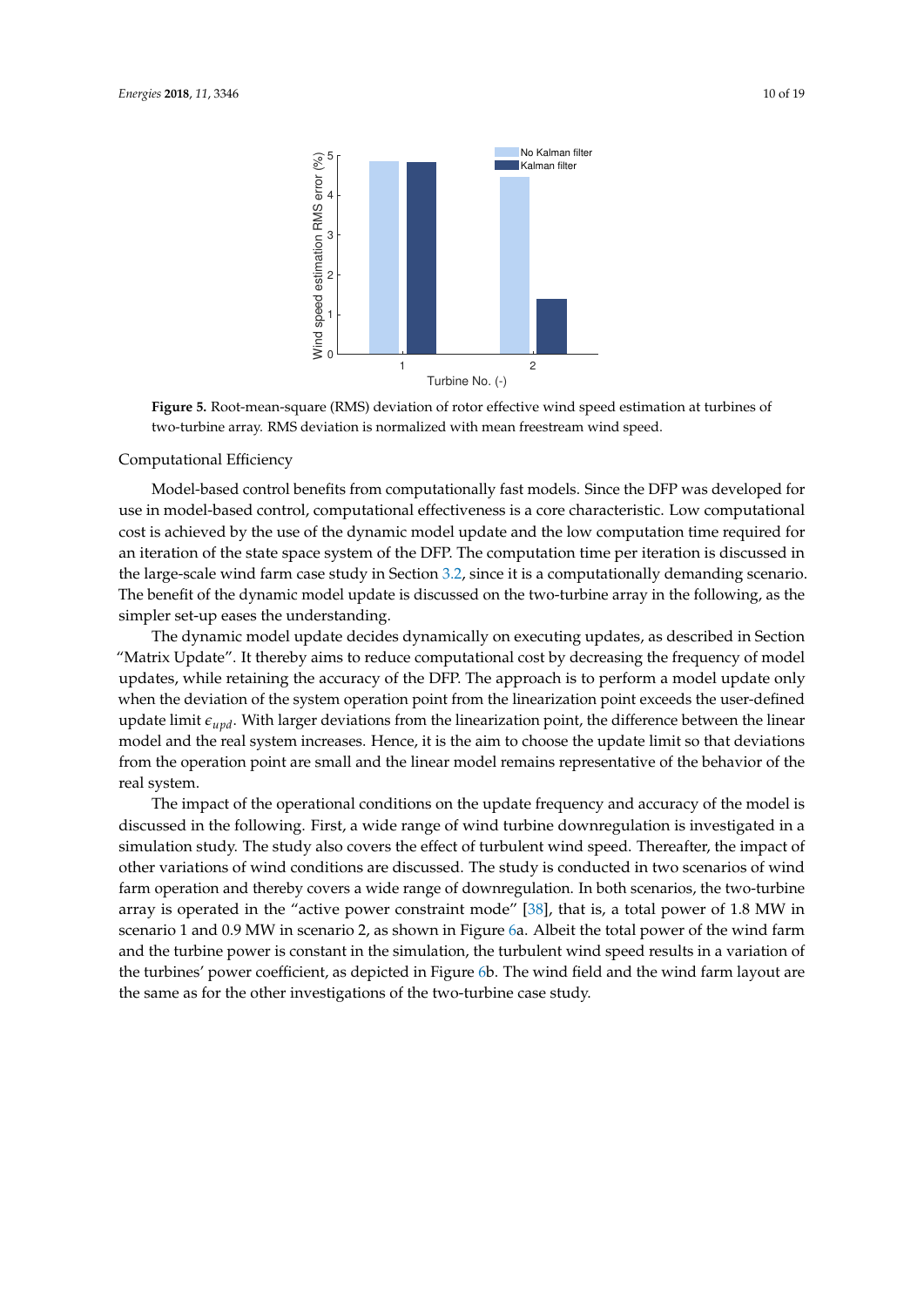<span id="page-10-0"></span>

**Figure 6.** Wind farm in two operation scenarios used for demonstration of effect of update limit on model update frequency, model accuracy and computational cost. Shown are (**a**) total power of wind farm and (**b**) power coefficient at upstream turbine.

<span id="page-10-1"></span>Figure [7](#page-10-1) shows the effect of the update limit on model update frequency and model accuracy for both operation scenarios. The accuracy is the RMS error of rotor effective wind speed at downstream turbine No. 2. The error in estimating the wind speed at the upstream turbine is not part of this analysis, since it is not affected by the matrix update. Update frequency is defined as the average ratio of matrix updates  $n_{und}$  to model iterations  $n_{iter}$ . The study is performed without the use of the Kalman filter, so the estimation accuracy is only dependent on the linearization approach.



**Figure 7.** Impact of matrix update limit on downstream turbine wind speed prediction accuracy (right) and matrix update frequency (left).

It can be observed that in scenario 1, the model accuracy is insensitive to the update frequency. In scenario 2, the model accuracy is constant up to an update limit of 0.3. Increasing the update limit from 0.3 to 0.5 results in an increase of model error from 4.5% to 4.9%. Hence, the choice of an update limit of 0.25 for the other investigations of this work, as described in Section "Matrix Update", appears to be sufficient to retain accuracy. The results also showed that the update frequency can be reduced by 100% in scenario 1 and by 97% in scenario 2 without compromising model accuracy.

Generally, the extent to which the update limit can be increased without compromising accuracy depends on the operating conditions, that is, the operation point and the dynamic behavior of the system around it. The dominant dynamics in the present study are variations of wind speed and turbine operation point, illustrated by the power coefficient, as shown in Figure [6b](#page-10-0). In scenario 1, the power coefficient of the upstream turbine is 0.26 on average and varies with a standard deviation of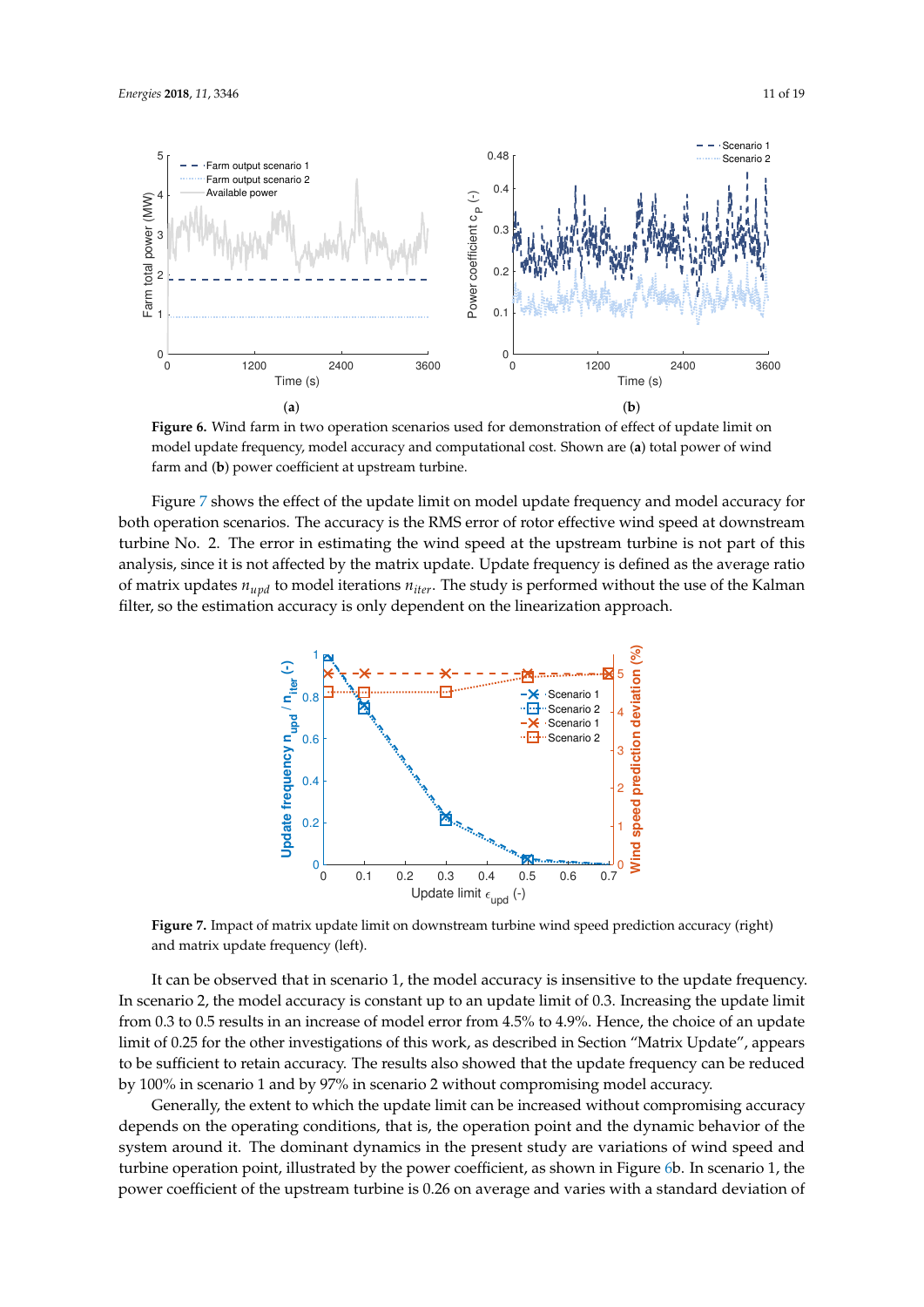18%. In scenario 2, the power coefficient of the upstream turbine is 0.13 on average and varies with a standard deviation of 18%. The power coefficients covered in both scenarios range from 0.07 up to 0.45. As the maximum power coefficient is 0.48, a wide range of turbine downregulation levels is covered by the two scenarios.

The results showed that for the dynamic conditions of the present study, only few model updates were required to retain model accuracy. It is of interest to understand how other variations of operational conditions relevant for power control of wind farms impact update frequency. Such variations are changes of turbulence intensity and of the 10min-average wind speed and wind direction, which could be shifts in the order of 1%, 1 m/s and 5°, respectively. Since these changes typically occur at time scales in the order of several minutes, their impact on the update frequency will not be significant. The changes of atmospheric boundary layer conditions typically occur at even larger time scales and are therefore also not having a significant impact on update frequency.

## Effect of Wind Direction

The impact of the full range of wind directions and wake situations on the accuracy of the DFP is investigated in the following. Figure  $8$  shows the effect of the alignment of the two-turbine array with the mean wind direction on the accuracy of the DFP. In the study, the Kalman filter of the DFP is active. In Figure [8a](#page-11-0), it can be observed that the accuracy at both turbines varies with wind direction. The variation at the upstream turbine is because the wind fields differ between the simulations of different wind directions. Each wind field is based on a distinct turbulence seed and as a result, the turbulence intensity varies between the wind fields. It can be shown that this difference in turbulence intensity results in the observed variation of the error of the persistence-based prediction at the upstream turbine.

<span id="page-11-0"></span>

**Figure 8.** Effect of alignment of turbine array with wind direction on accuracy of estimation of rotor effective wind speed. Shown are (**a**) accuracy for each turbine and (**b**) ratio of RMS wind speed estimation error at downstream turbine to RMS wind speed estimation error at upstream turbine.

The turbulence intensity-driven variation of the error in the prediction of wind speed at the upstream turbine propagates into the error in the prediction of wind speed at the downstream turbine. To remove this effect and allow to focus on the impact of wind direction, Figure [8b](#page-11-0) shows the ratio of these errors. As such, the RMS error for the downstream turbine is normalized by the RMS error for the upstream turbine. It can be observed that the accuracy of wind speed prediction for the downstream turbine decreases with an increase in wind direction misalignment. With larger misalignment, the correlation of the wind speed of the two turbines decreases and, thus, results in an increasing error of the model. Nonetheless, the error at the downstream turbine is smaller than the persistence-based prediction error at the upstream turbine. At 20◦ misalignment, the wake from the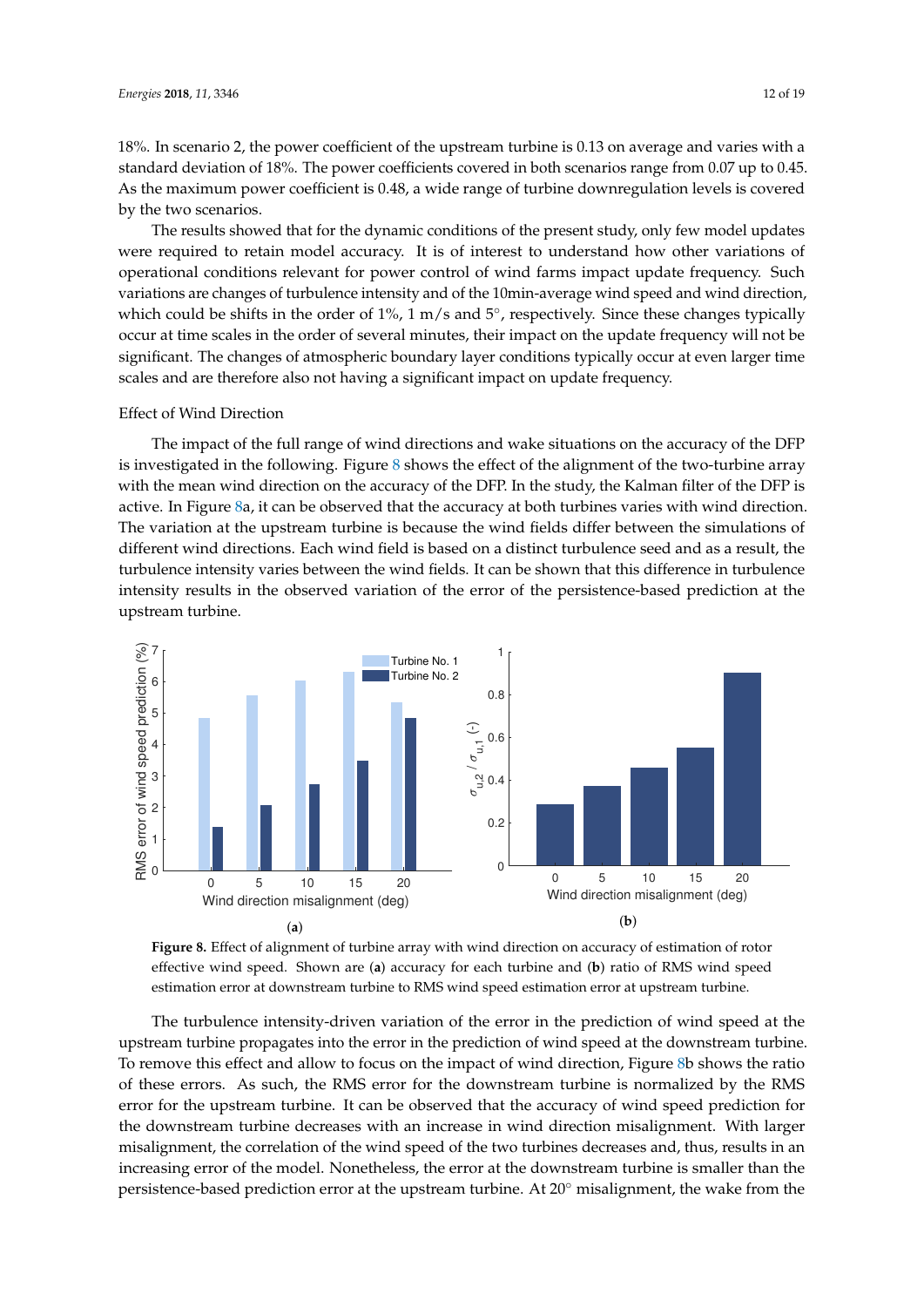upstream turbine is not affecting the downstream turbine. Hence, the wind speed estimate at turbine No. 2 is also a persistence-based wind speed estimate. Since both turbines use persistence-based estimates, the ensemble average of the wind speed estimation error is expected to be the same at both turbines. The observed higher prediction accuracy at the downstream turbine is likely to be due to the seed of the turbulent wind field in SWF.

To conclude the two-turbine case study, the above investigations show the benefit of the Kalman filter and the dynamic model update, and the suitability of the DFP for different wake situations.

#### <span id="page-12-0"></span>*3.2. Large-Scale Wind Farm Case Study*

In the large-scale wind farm case study, the performance of the DFP was demonstrated in key areas relevant to the model's application to large wind farms. The model's performance was analyzed with respect to its accuracy in the prediction of wind speed and available turbine power. Additionally, the sensitivity of the accuracy of the DFP with respect to the employed wake deficit model is discussed. The layout of the wind farm is depicted in Figure [9.](#page-12-1) The spacing of the wind turbines is five rotor diameters between both rows and columns of the square-grid wind farm layout. The wind farm comprises 80 NREL 5 MW wind turbines [\[36\]](#page-18-0).

<span id="page-12-1"></span>

|                             |                                                  |                               | Column number  |                |                |   |   |                |   |   |    |  |  |
|-----------------------------|--------------------------------------------------|-------------------------------|----------------|----------------|----------------|---|---|----------------|---|---|----|--|--|
|                             |                                                  | $\mathbf{1}$                  | $\overline{2}$ | $\overline{3}$ | $\overline{4}$ | 5 | 6 | $\overline{7}$ | 8 | 9 | 10 |  |  |
| Row number                  | $\mathbf{1}$                                     | $\overline{\phantom{a}}$<br>ţ | ┯              | $\mathbf +$    | ÷              | ╼ | ⊸ | ⊸              | ÷ | ÷ | ÷  |  |  |
|                             | $\frac{5}{1}$<br>$\leftarrow$ 5 D- $\rightarrow$ |                               |                |                |                |   |   |                |   |   |    |  |  |
| Wind flow<br>direction<br>÷ | $2^{\circ}$                                      | $\rightarrow$                 | ÷              | ÷              | $\mathbf +$    | ╼ | ÷ | ÷              | ┯ | ╼ | ╼  |  |  |
|                             | $\mathbf{3}$                                     | ÷                             | ╼              | ≁              | ┭              | ÷ |   |                |   | ╼ | ≘  |  |  |
|                             | $\overline{4}$                                   | ÷                             | ╼              | ←              | ┯              | ← | ≁ | ≁              | ≁ | ╼ | ←  |  |  |
|                             | 5 <sub>5</sub>                                   | ÷                             | ╼              | ⇔              | ┭              |   |   |                |   | ≘ | ≘  |  |  |
|                             | 6                                                | ÷                             | ⇔              | ⇔              | ┯              | ⇔ | ┯ | ┯              | ┯ | ÷ | ←  |  |  |
|                             | $\overline{7}$                                   | ┯                             | ⇔              | ⇺              |                |   |   |                |   | ⊕ | ╼  |  |  |
|                             | 8                                                | ┯                             | ┯              |                | Ť              |   |   |                |   |   | ┯  |  |  |

**Figure 9.** Layout of large-scale wind farm used for the testing of DFP.

#### 3.2.1. Benefit of Kalman Filter

Figure [10](#page-13-1) shows the accuracy of the DFP in estimating the wind speed at the turbines of the large-scale wind farm. The accuracy is quantified as the normalized RMS difference between the wind speed estimated by the DFP and SWF. Figure [10a](#page-13-1) provides an overview of the variation of the accuracy across the wind turbines of the wind farm. The results were obtained with the use of the Kalman filter. It can be observed that the accuracy varies between an error of 0.8% and 4.1% at downstream turbines. Along turbine rows, the accuracy is similar. This is because the only differences between turbine columns are stochastic differences in the wind field. As a result, the standard deviation of the error within a row is less than 0.5%. The variation of accuracy along turbine columns is larger than along turbine rows. Along columns, the accuracy varies due to the difference in the wake deficit summation approach that is employed in the DFP and SimWindFarm.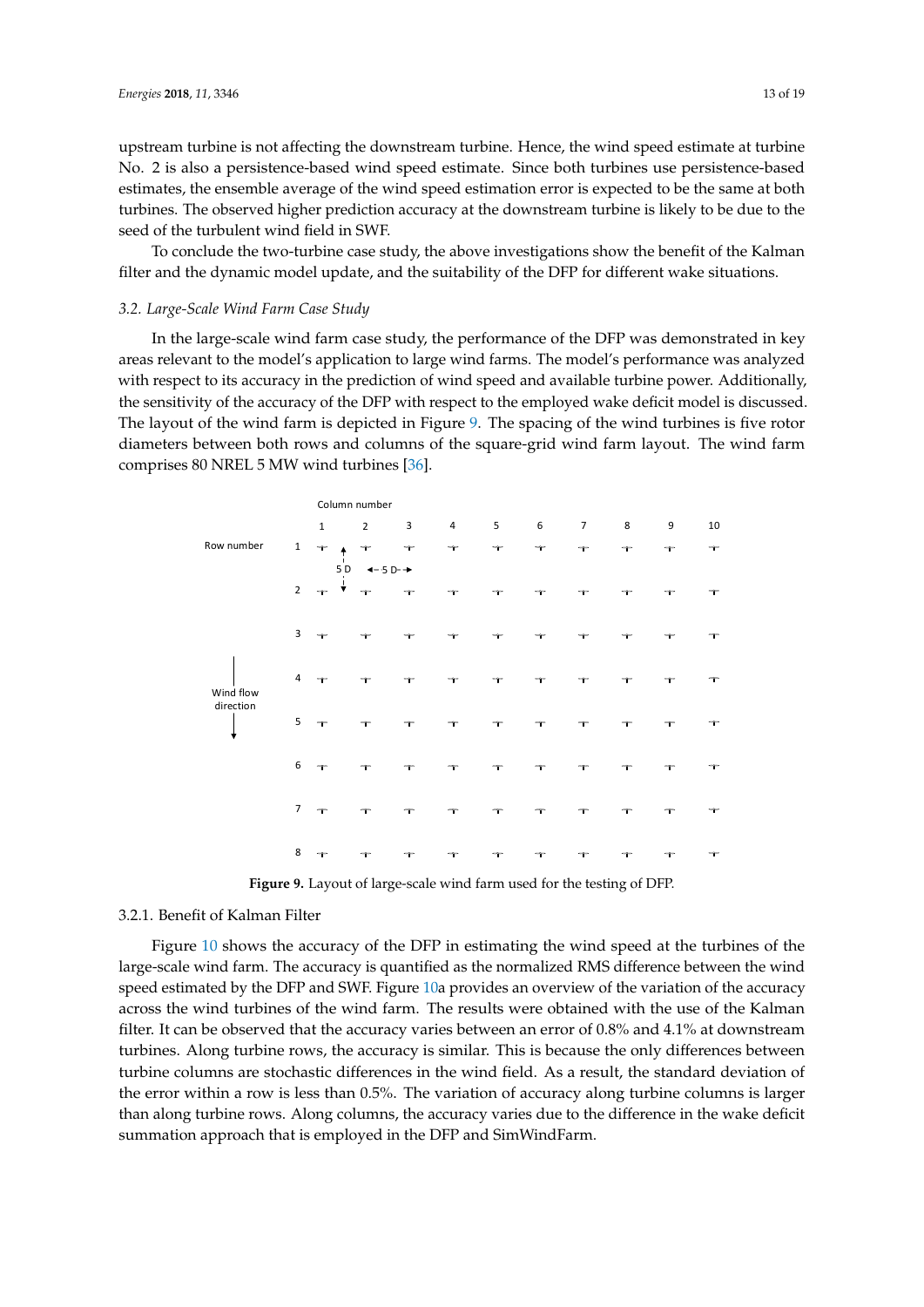<span id="page-13-1"></span>

**Figure 10.** Accuracy of DFP in estimation of current rotor effective wind speed at turbines of large-scale wind farm. Accuracy is quantified as normalized RMS error of wind speed estimated using DFP given SWF as reference. Shown are (**a**) distribution of accuracy across turbines in wind farm with DFP using Kalman filter, and (**b**) effect of Kalman filter on row-wise accuracy statistics, that is, mean error (bars) and standard deviation of error (errorbars).

Figure [10b](#page-13-1) shows the effect of the Kalman filter on the row-wise error statistics. The accuracy is quantified as the normalized RMS difference between the wind speed estimated by the DFP and SWF. It is observed that the use of the Kalman filter improved accuracy, on average, by 57%. The improvement in accuracy varies across turbines. A variation of the improvement in accuracy obtained by the use of the Kalman filter is also reported in Reference [\[27\]](#page-17-11). Like in the present paper, the work used the Kalman filter to correct an engineering model-based, dynamic model of wind farm flow.

## <span id="page-13-0"></span>3.2.2. Sensitivity of Wake Model

<span id="page-13-2"></span>An important aspect of the DFP is the wake deficit model. Thus, it is of interest to investigate the sensitivity of the accuracy of the DFP to the employed wake deficit model. A comparison was conducted between the use of the Frandsen model, that is, the model used for all other studies in this work, and the use of the Jensen model [\[39\]](#page-18-3). The wake deficit model employed in SWF remains unchanged, i.e., the Frandsen model. Figure [11](#page-13-2) shows the row-wise statistics of the error in wind speed prediction of the DFP for these two cases.



**Figure 11.** Effect of wake deficit model on error of DFP in estimation of current rotor effective wind speed at turbines of large-scale wind farm. Shown are the row-wise statistics, that is, mean (bars) and standard deviation (errorbars) of the normalized RMS difference of wind speed between the DFP and SWF.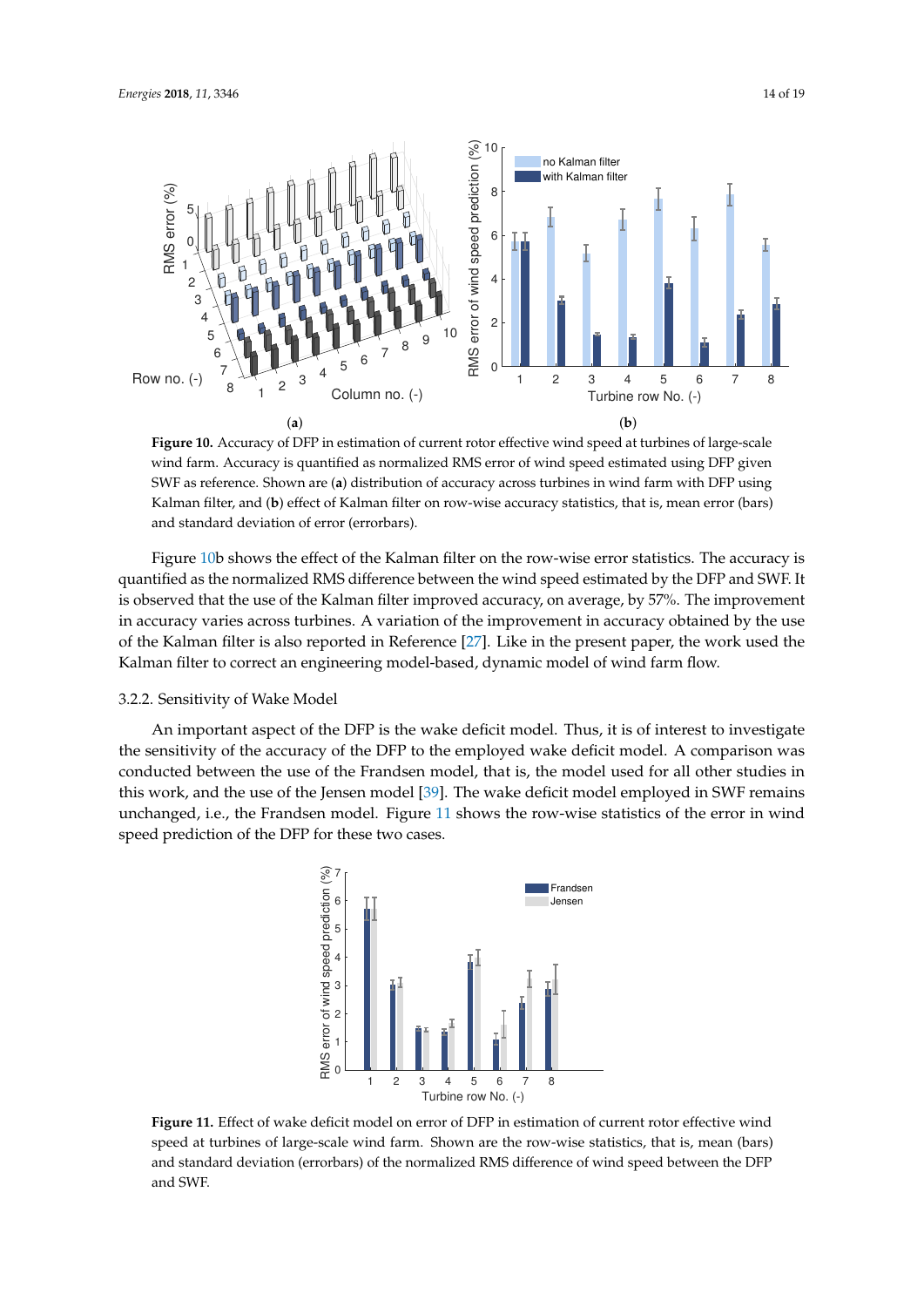It can be observed that the use of the Jensen model increased the error at further downstream turbines. Yet, despite the larger uncertainty in the wake deficit model, the error of the DFP remained in the same range as with the Frandsen model, that is, below 4.5%. The results thus show that the DFP can provide accurate wind speed estimates even with larger uncertainty in the wake deficit model.

## <span id="page-14-1"></span>3.2.3. Wind Speed Prediction

The prediction of wind speed at wind turbines over time horizons in the order of minutes is useful for wind farm control. The analysis of the model's capability for future wind speed prediction showed that the DFP can provide wind speed predictions with an error of less than 4% over a time horizon of up to 5 min. The reference to the DFP predictions is SWF. Figure [12](#page-14-0) shows the row-averaged accuracy of the ten-step-ahead prediction of wind speed at the turbines of the large-scale wind farm. Wind speed predictions were calculated using the state space-driven prediction approach employed in model predictive control. The accuracy was quantified using the RMS difference between the DFP predictions and SWF from 126 predictions. The results were obtained with the use of the Kalman filter.

<span id="page-14-0"></span>

**Figure 12.** Accuracy of 10-step ahead prediction of rotor effective wind speed at rows of large-scale wind farm. Accuracy is normalized RMS difference between DFP prediction and SWF flow model averaged over turbine rows. Kalman filter in DFP is active.

It can be observed that the low error obtained for prediction step 0 can be sustained over several steps into the future, with more steps at further downstream turbines. After several prediction steps, the error raises to a higher level. This can be seen, for example, in Figure [12](#page-14-0) at turbine No. 4 from prediction step 7 to prediction step 8. The number of steps with low error equals the number of the model's internal delay states. Further downstream turbines have a longer accurate prediction horizon due to the larger number of internal delay states. Predictions beyond the model's internal delay states are based on persistence and, thus, less accurate. Future work will focus on extending the length of the accurate prediction horizon by exchanging the persistence-based wind speed estimate at the upstream turbine with an individual turbine-focused prediction method, such as a statistical model, as used in Reference [\[15\]](#page-17-1).

#### 3.2.4. Available Power Prediction

The prediction of the turbines' available power is needed for wind farm control. Figure [13](#page-15-1) shows the row-averaged RMS error in the prediction of the available power of the turbines of the large-scale wind farm. The available power is calculated using Equation [\(2\)](#page-2-1) and the wind speed predictions of the DFP, as described in Section [3.2.3](#page-14-1) above. As expected, it can be observed that the pattern in the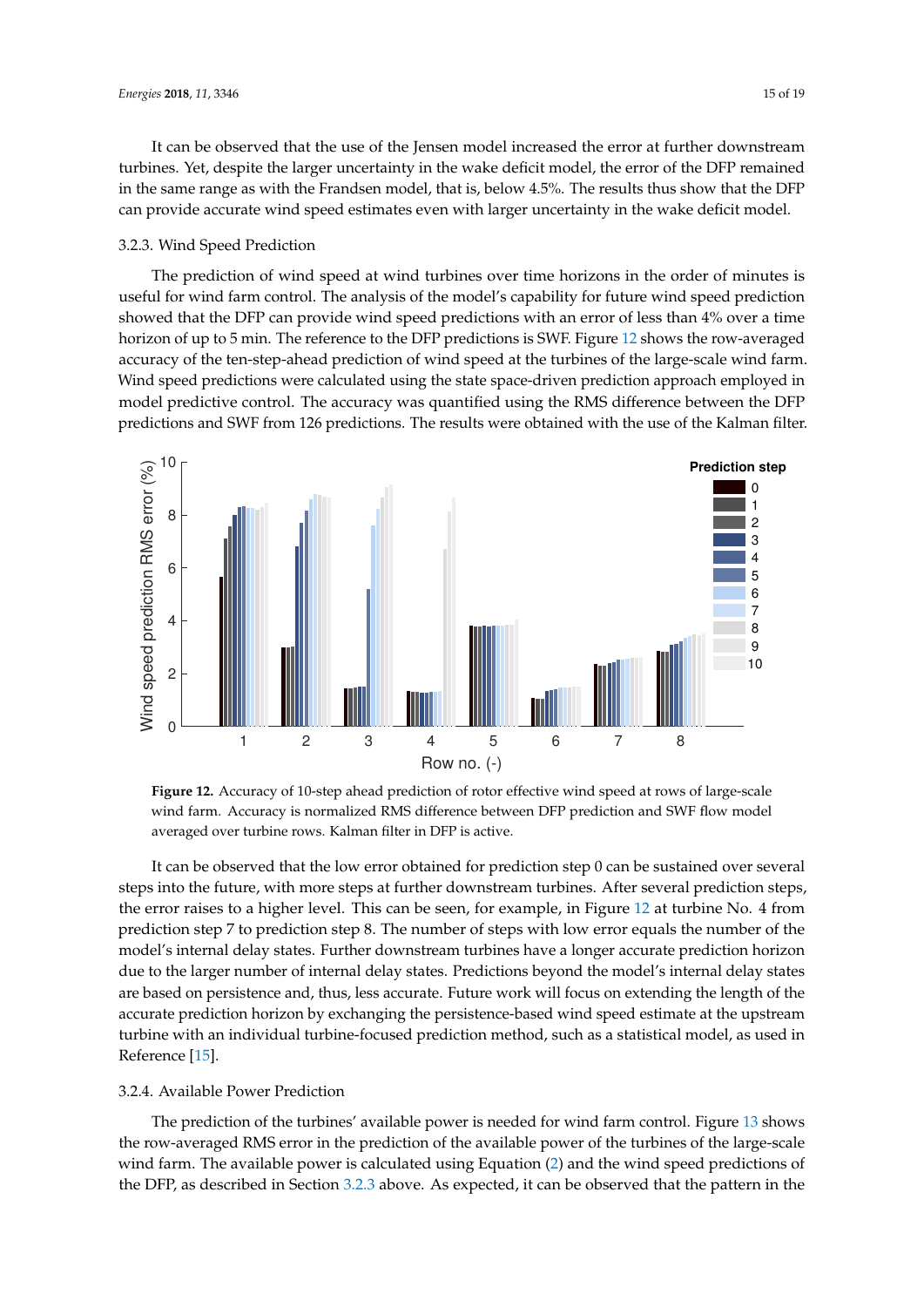error of available power prediction is the same as for the analysis of wind speed prediction discussed with Figure [12.](#page-14-0) The error in the prediction of turbine available power ranges between 1.5% to 14%, considering predictions based on the model's internal delay states only.

<span id="page-15-1"></span>

**Figure 13.** Accuracy of 10-step ahead prediction of turbine available power for each row of large-scale wind farm. Accuracy is normalized RMS difference between DFP prediction and SWF averaged over turbine rows. Kalman filter in DFP is active.

## 3.2.5. Computation Time

As described in Section "Computational Efficiency", model-based control benefits from the low computation time required per iteration of the state space system of the DFP. To provide a 'worst-case' estimate, the computation time was quantified for the computationally-challenging, realistic-scale 80-turbine wind farm. The calculations were performed on a standard personal computer in MATLAB. The available hardware of the computer are one core of a 2.6 GHz processor and 8GB installed memory. On average, the computation time per iteration of the state space system was 2.1  $\times$  10<sup>-5</sup> s.

## <span id="page-15-0"></span>**4. Conclusions**

This work introduces the DFP, a control-oriented, linear dynamic wind farm flow and operation model suited for model predictive control of wind farms. The results of this work showed the suitability, accuracy, and computational speed of the modeling approach of the DFP. Suitability was proven since the DFP can accurately capture the dynamics of wind farm flow in SWF, even for complex wind farm configurations. Furthermore, it is demonstrated in the literature that engineering models, such as those used in the DFP, are suited for the prediction of the dynamics of wind farm flow. Accuracy was demonstrated in the control-relevant prediction of wind speed and turbine available power. In the large-scale wind farm case study, the Kalman filter of the DFP reduced the error in wind speed prediction, on average, by 57%. As a result, current wind speed was estimated with a RMS error ranging between 0.8% and 4.1%. The error of wind speed predictions was less than 4% for a time horizon of 5 min. For the same horizon, turbine available power was predicted with an error ranging between 1.5% and 14%. Beneficial for the computational speed of the DFP is the use of a dynamic model update and the low computation time per state space system iteration. For the investigated, realistic-scale, 80 turbine wind farm, the computation time per iteration was, on average, 2.1  $\times$  10<sup>-5</sup> s. Based on the results presented, we think that the DFP model represents a viable solution for moving wind farm control philosophy towards linear control approaches.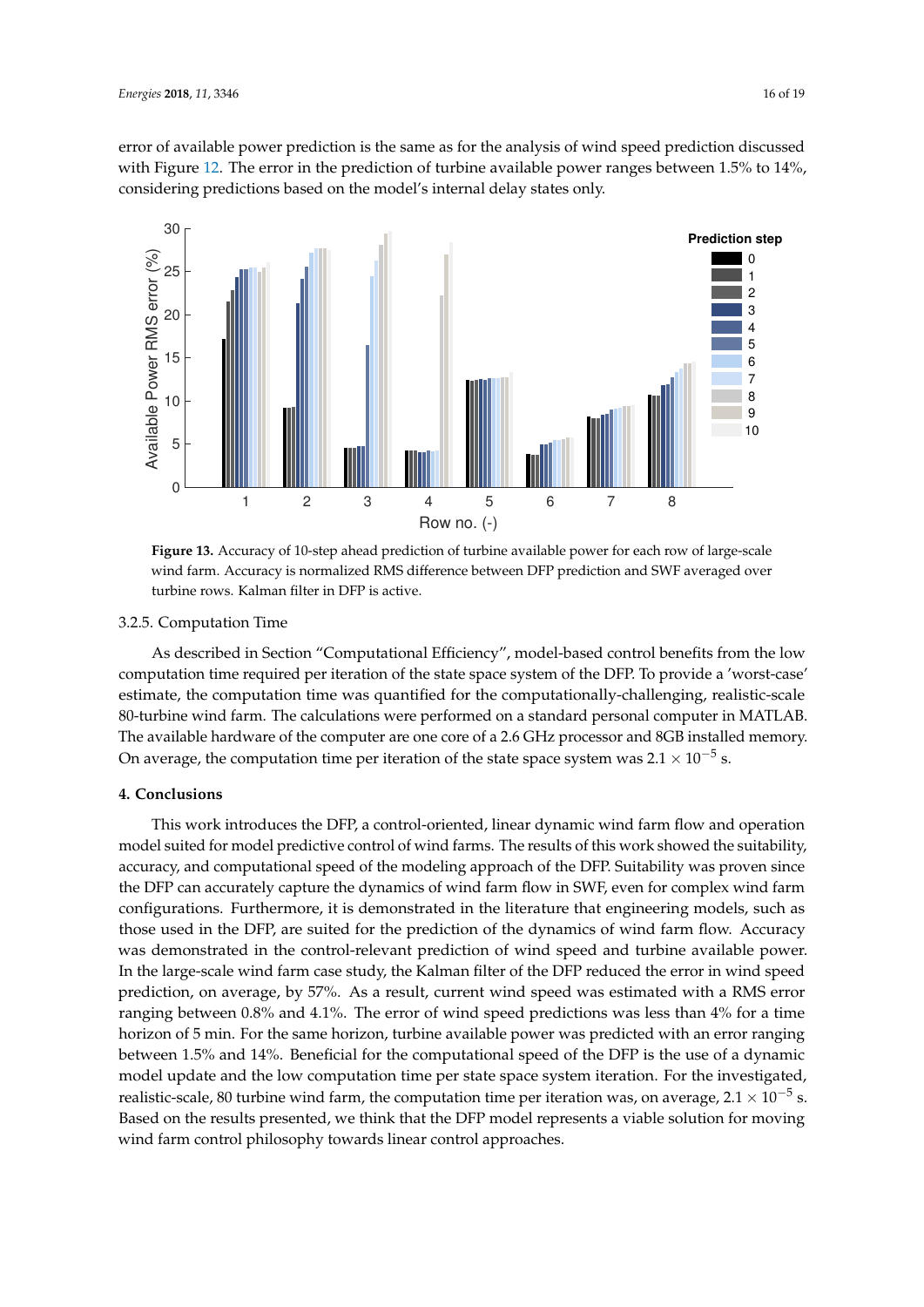**Author Contributions:** Conceptualization, J.K. and N.A.C.; Methodology, J.K. and N.A.C.; Software, J.K.; Validation, J.K.; Formal Analysis, J.K.; Investigation, J.K.; Resources, N.A.C.; Data Curation, J.K.; Writing—Original Draft Preparation, J.K.; Writing—Review and Editing, N.A.C.; Visualization, J.K.; Supervision, N.A.C.; Project Administration, N.A.C.; Funding Acquisition, N.A.C.

**Funding:** This research was funded by the CONCERT project, which is funded by Energinet.dk under the Public Service Obligation scheme (ForskEL 12396) with project partners Vattenfall R&D and Siemens Wind Power.

**Acknowledgments:** Vattenfall R&D and Siemens Wind Power are gratefully acknowledged for the fruitful discussions during the development of the DFP approach.

**Conflicts of Interest:** There are no competing interests.

## **Abbreviations**

The following abbreviations are used in this manuscript:

- CFD Computational fluid dynamics
- DFP Dynamic Flow Predictor
- DTU Technical University of Denmark
- RMS Root-mean-square
- SWF SimWindFarm

## **References**

- <span id="page-16-0"></span>1. Global Wind Energy Council (GWEC). Global Wind Report 2017. Available online: <http://gwec.net/> (accessed on 19 November 2018)
- <span id="page-16-1"></span>2. Fernandez-Gamiz, U.; Zulueta, E.; Boyano, A.; Ansoategui, I.; Uriarte, I. Five megawatt wind turbine power output improvements by passive flow control devices. *Energies* **2017**, *10*, 742. [\[CrossRef\]](http://dx.doi.org/10.3390/en10060742)
- <span id="page-16-2"></span>3. Hansen, M.O.; Sørensen, J.N.; Voutsinas, S.; Sørensen, N.; Madsen, H.A. State of the art in wind turbine aerodynamics and aeroelasticity. *Prog. Aerosp. Sci.* **2006**, *42*, 285–330. [\[CrossRef\]](http://dx.doi.org/10.1016/j.paerosci.2006.10.002)
- <span id="page-16-3"></span>4. Pao, L.Y.; Johnson, K.E. A tutorial on the dynamics and control of wind turbines and wind farms. In Proceedings of the 2009 American Control Conference, St. Louis, MO, USA, 10–12 June 2009; pp. 2076–2089. [\[CrossRef\]](http://dx.doi.org/10.1109/acc.2009.5160195)
- <span id="page-16-4"></span>5. Kazda, J.; Zendehbad, M.; Jafari, S.; Chokani, N.; Abhari, R.S. Mitigating adverse wake effects in a wind farm using non-optimum operational conditions. *J. Wind Eng. Ind. Aerodyn.* **2016**, *154*, 76–83. [\[CrossRef\]](http://dx.doi.org/10.1016/j.jweia.2016.04.004)
- <span id="page-16-5"></span>6. Annoni, J.; Gebraad, P.M.; Scholbrock, A.K.; Fleming, P.A.; Wingerden, J.W.V. Analysis of axial-inductionbased wind plant control using an engineering and a high-order wind plant model. *Wind Energy* **2016**, *19*, 1135–1150. [\[CrossRef\]](http://dx.doi.org/10.1002/we.1891)
- <span id="page-16-6"></span>7. Hansen, A.D.; Sørensen, P.; Iov, F.; Blaabjerg, F. Centralised power control of wind farm with doubly fed induction generators, *Renew. Energy* **2006**, *31*, 935–951. [\[CrossRef\]](http://dx.doi.org/10.1016/j.renene.2005.05.011)
- <span id="page-16-7"></span>8. van Wingerden, J.W.; Pao, L.; Aho, J.; Fleming, P. Active power control of waked wind farms. *IFAC-PapersOnLine* **2017**, *50*, 4484–4491. [\[CrossRef\]](http://dx.doi.org/10.1016/j.ifacol.2017.08.378)
- <span id="page-16-8"></span>9. Kazda, J.; Merz, K.; Tande, J.O.; Cutululis, N.A. Mitigating turbine mechanical loads using engineering model predictive wind farm controller. *J. Phys. Conf. Ser.* **2018**, *1104*, 012036. [\[CrossRef\]](http://dx.doi.org/10.1088/1742-6596/1104/1/012036)
- 10. Soleimanzadeh, M.; Wisniewski, R.; Kanev, S. An optimization framework for load and power distribution in wind farms. *J. Wind Eng. Ind. Aerodyn.* **2012**, *107–108*, 256–262. [\[CrossRef\]](http://dx.doi.org/10.1016/j.jweia.2012.04.024)
- <span id="page-16-9"></span>11. Horvat, T.; Spudic, V.; Baotic, M. Quasi-stationary optimal control for wind farm with closely spaced turbines. In Proceedings of the 35th International Convention MIPRO, Opatija, Croatia, 21–25 May 2012; pp. 829–834.
- <span id="page-16-10"></span>12. Gebraad, P.M.O.; Teeuwisse, F.W.; van Wingerden, J.W.; Fleming, P.A.; Ruben, S.D.; Marden, J.R.; Pao, L.Y. Wind plant power optimization through yaw control using a parametric model for wake effects—A CFD simulation study. *Wind Energy* **2016**, *19*, 95–114 [\[CrossRef\]](http://dx.doi.org/10.1002/we.1822)
- <span id="page-16-11"></span>13. Kazda, J.; Göçmen, T.; Giebel, G.; Cutululis, N. Possible improvements for present wind farm models used in optimal wind farm controllers. In Proceedings of the 15th International Workshop on Large-Scale Integration of Wind Power into Power Systems as well as on Transmission Networks for Offshore Wind Power Plants, Vienna, Austria, 15–17 November 2016.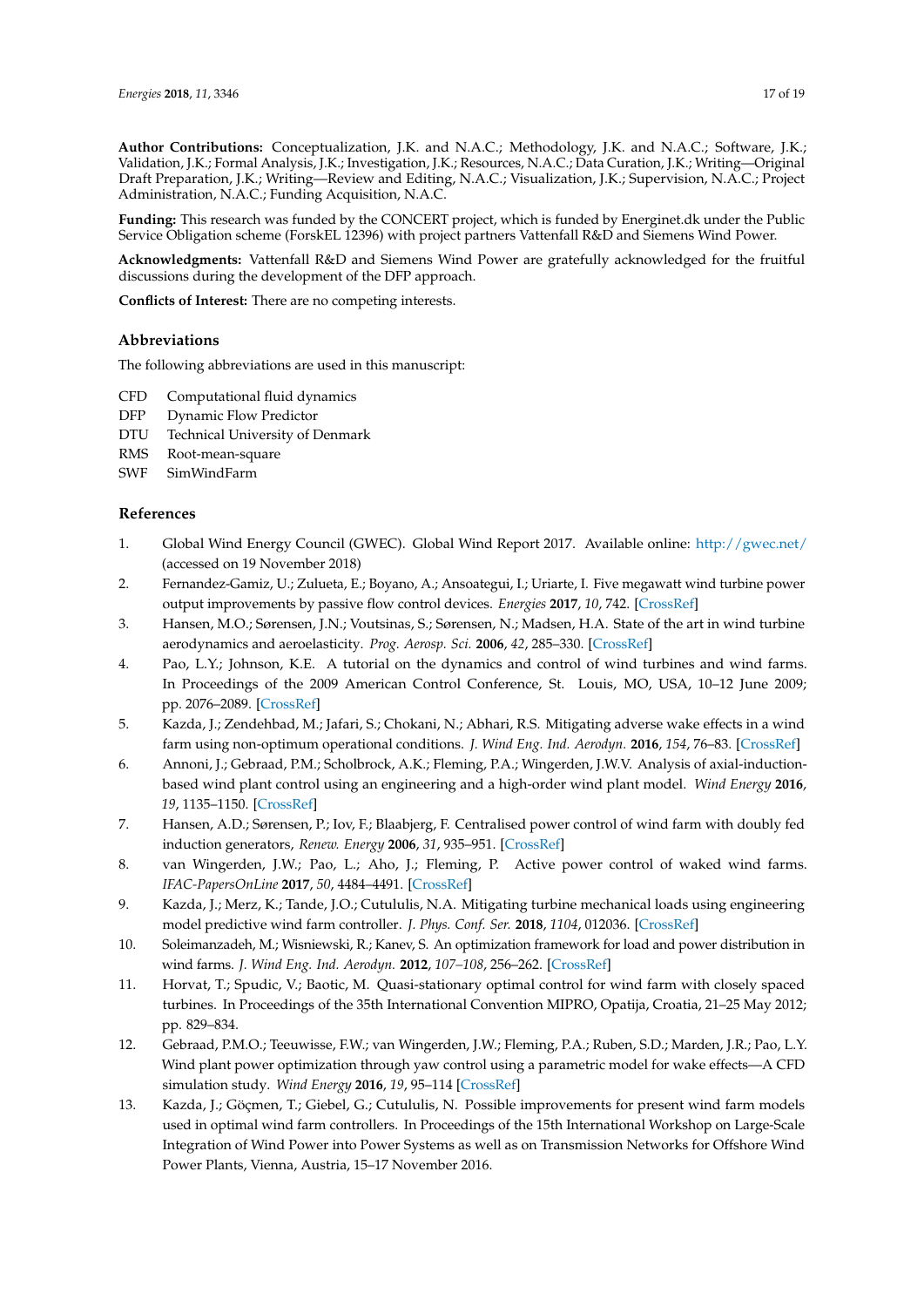- <span id="page-17-0"></span>14. Crespo, A.; Hernández, J. Turbulence characteristics in wind-turbine wakes. *J. Wind Eng. Ind. Aerodyn.* **1996**, *61*, 71–85. [\[CrossRef\]](http://dx.doi.org/10.1016/0167-6105(95)00033-X)
- <span id="page-17-1"></span>15. Riverso, S.; Mancini, S.; Sarzo, F.; Ferrari-Trecate, G. Model predictive controllers for reduction of mechanical fatigue in wind farms. *IEEE Trans. Control Syst. Technol.* **2017**, *25*, 535–549. [\[CrossRef\]](http://dx.doi.org/10.1109/TCST.2016.2572170)
- 16. Mikkelsen, T.; Angelou, N.; Hansen, K.; Sjoholm, M.; Harris, M.; Slinger, C.; Hadley, P.; Scullion, R.; Ellis, G.; Vives, G. A Spinner-integrated wind lidar for enhanced wind turbine control. *Wind Energy* **2013**, *16*, 625–643. [\[CrossRef\]](http://dx.doi.org/10.1002/we.1564)
- <span id="page-17-2"></span>17. Schlipf, D.; Schlipf, D.J.; Kühn, M. Nonlinear model predictive control of wind turbines using LIDAR. *Wind Energy* **2013**, *16*, 1107–1129. [\[CrossRef\]](http://dx.doi.org/10.1002/we.1533)
- <span id="page-17-3"></span>18. Boersma, S.; Gebraad, P.; Vali, M.; Doekemeijer, B.; van Wingerden, J. A control-oriented dynamic wind farm flow model: "WFSim". *J. Phys. Conf. Ser.* **2016**, *753*, 032005. [\[CrossRef\]](http://dx.doi.org/10.1088/1742-6596/753/3/032005)
- <span id="page-17-4"></span>19. Soleimanzadeh, M.; Wisniewski, R.; Brand, A. State-space representation of the wind flow model in wind farms. *Wind Energy* **2014**, *17*, 627–639. [\[CrossRef\]](http://dx.doi.org/10.1002/we.1594)
- <span id="page-17-5"></span>20. Knudsen, T.; Bak, T.; Soltani, M. Prediction models for wind speed at turbine locations in a wind farm. *Wind Energy* **2011**, *14*, 877–894. [\[CrossRef\]](http://dx.doi.org/10.1002/we.491)
- <span id="page-17-6"></span>21. Wang, J.; Hu, J. A robust combination approach for short-term wind speed forecasting and analysis— Combination of the ARIMA (Autoregressive Integrated Moving Average), ELM (Extreme Learning Machine), SVM (Support Vector Machine) and LSSVM (Least Square SVM) Forecasts Using a GPR (Gaussian Process Regression) Model. *Energy* **2015**, *93*, 41–56. [\[CrossRef\]](http://dx.doi.org/10.1016/j.energy.2015.08.045)
- <span id="page-17-7"></span>22. Jung, J.; Broadwater, R.P. Current status and future advances for wind speed and power forecasting. *Renew. Sustain. Energy Rev.* **2014**, *31*, 762–777. [\[CrossRef\]](http://dx.doi.org/10.1016/j.rser.2013.12.054)
- <span id="page-17-8"></span>23. Shapiro, C.R.; Meyers, J.; Meneveau, C.; Gayme, D.F. Wind farms providing secondary frequency regulation: evaluating the performance of model-based receding horizon control. *Wind Energy Sci.* **2018**, *3*, 11–24. [\[CrossRef\]](http://dx.doi.org/10.5194/wes-3-11-2018)
- 24. Gebraad, P.M.O.; van Wingerden, J.W. A Control-oriented dynamic model for wakes in wind plants. *J. Phys. Conf. Ser.* **2014**, *524*, 012186. [\[CrossRef\]](http://dx.doi.org/10.1088/1742-6596/524/1/012186)
- <span id="page-17-9"></span>25. Gogmen, T.; Giebel, G.; Poulsen, N.K.; Sørensen, P.E. Possible power of down-regulated offshore wind power plants: The PossPOW algorithm. *Wind Energy* **2018**. [\[CrossRef\]](http://dx.doi.org/10.1002/we.2279)
- <span id="page-17-10"></span>26. Boersma, S.; Doekemeijer, B.; Vali, M.; Meyers, J.; Wingerden, J.w.V. A Control-oriented dynamic wind farm model : WFSim. *Wind Energy Sci.* **2018**, *3*, 75. [\[CrossRef\]](http://dx.doi.org/10.5194/wes-3-75-2018)
- <span id="page-17-11"></span>27. Gebraad, P.M.O.; Fleming, P.A.; Van Wingerden, J.W. Wind turbine wake estimation and control using FLORIDyn, a control-oriented dynamic wind plant model. In Proceedings of the American Control Conference, Chicago, IL, USA, 1–3 July 2015; pp. 1702–1708. [\[CrossRef\]](http://dx.doi.org/10.1109/ACC.2015.7170978)
- <span id="page-17-12"></span>28. Bay, C.J.; Annoni, J.; Taylor, T.; Pao, L.; Johnson, K. Active power control for wind farms using distributed model predictive control and nearest neighbor communication. In Proceedings of the Annual American Control Conference, Milwaukee, WI, USA, 27–29 June 2018; pp. 682–687. [\[CrossRef\]](http://dx.doi.org/10.23919/ACC.2018.8431764)
- <span id="page-17-13"></span>29. Göçmen, T.; Giebel, G.; Sørensen, P.E.; Poulsen, N.K. Possible Power Estimation of Down-Regulated Offshore Wind Power Plants. Ph.D. Thesis, Technical University of Denmark (DTU), Kongens Lyngby, Denmark, 2016.
- <span id="page-17-14"></span>30. Øye, S. *Tjæreborg Wind Turbine (Esbjerg): First Dynamic Inflow Measurement*; Technical Report; DTU Wind Energy: Roskilde, Denmark, 1991.
- <span id="page-17-15"></span>31. Machefaux, E.; Larsen, G.C.; Troldborg, N.; Gaunaa, M.; Rettenmeier, A. Empirical modeling of single-wake advection and expansion using full-scale pulsed lidar-based measurements. *Wind Energy* **2015**, *18*, 2085–2103. [\[CrossRef\]](http://dx.doi.org/10.1002/we.1805)
- <span id="page-17-16"></span>32. Frandsen, S.; Barthelmie, R.; Pryor, S.; Rathmann, O.; Larsen, S.; Hojstrup, J. Analytical modelling of wind speed deficit in large offshore wind farms. *Wind Energy* **2006**, *9*, 39–53. [\[CrossRef\]](http://dx.doi.org/10.1002/we.189)
- <span id="page-17-17"></span>33. Kalman, R.E.; Bucy, R.S. New results in linear filtering and prediction theory. *J. Basic Eng.* **1961**, *83*, 95. [\[CrossRef\]](http://dx.doi.org/10.1115/1.3658902)
- <span id="page-17-18"></span>34. Grunnet, J.; Soltani, M.; Knudsen, T. Aeolus toolbox for dynamics wind farm model, simulation and control. In Proceedings of the European Wind Energy Conference & Exhibition (EWEC 2010), Warszawa, Poland, 20–23 April 2010; pp. 3119–3129.
- <span id="page-17-19"></span>35. Grunnet, J.; Soltani, M.; Knudsen, T. SimWindFarm Official Website. 2016. Available online: [http:](http://www.ict-aeolus.eu/SimWindFarm/) [//www.ict-aeolus.eu/SimWindFarm/](http://www.ict-aeolus.eu/SimWindFarm/) (accessed on 19 November 2018).